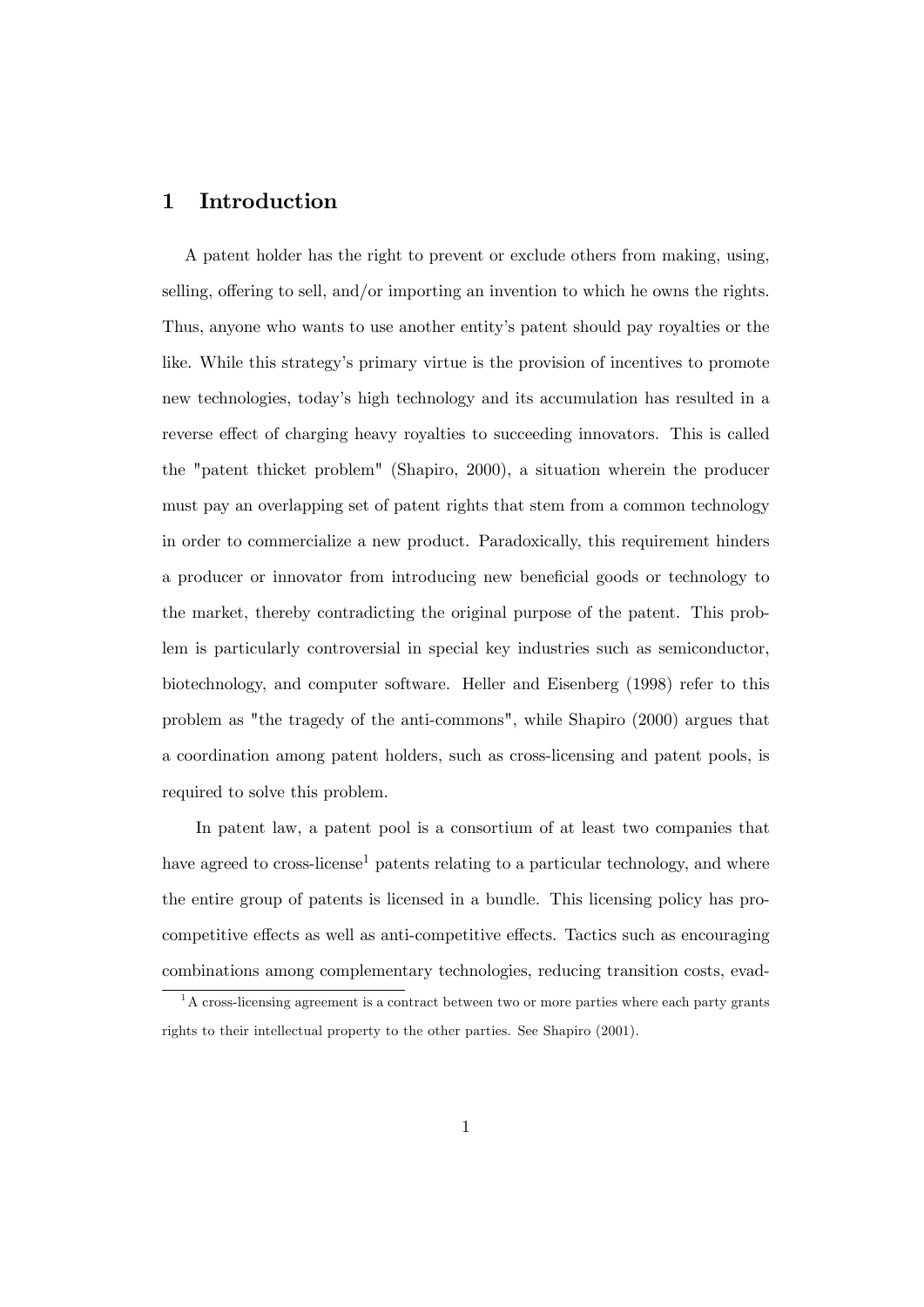ing an infringement litigation, and dissemination of technologies tend to promote competitiveness, while price Öxing and market division may restrain competitiveness.<sup>2</sup>

In this paper, we restrict our focus to complementary patents for ruling out the anti-competitive effects. We will concentrate on the price-reducing patents in the Cournot market with homogeneous goods. The purpose of this paper is to examine the possibility of cooperation among patent holders. Thus, we will determine the equilibrium coalition structure and investigate whether or not the total profit of patent holders is maximized in the equilibrium. Finally, we will establish a reasonable level of bundle royalties to compensate the earlier innovator's contributions and to ensure incentives for succeeding innovators to encourage their investments.

There are two types of approaches to investigate the patent licensing policies in oligopolistic markets. First, there are non-cooperative approaches which focus on the effects of different licensing policies on the payoff of the licensor and the licensees. Kamien and Tauman (1984) compared the profitability of upfront fees and royalties, and conclude that an industry incumbent favors licensing by means of a royalty per unit of output while an outsider prefers to auction off fixed licenses. Katz and Shapiro (1985) showed that major innovations would not be licensed under the upfront fee policy. Kamien and Tauman (1986), and Kamien et al. (1992) discussed the licensing by means of an auction. Meanwhile, Muto (1993) compared these licensing policies in the Bertrand duopoly with differentiated commodities. These papers dealt with the licensing contracts between an innovator who can-

<sup>&</sup>lt;sup>2</sup>US.DOI and FIC, "Antitrust Guidelines for the Licensing of Intellectual Property," Apr. 6, 1995, p28.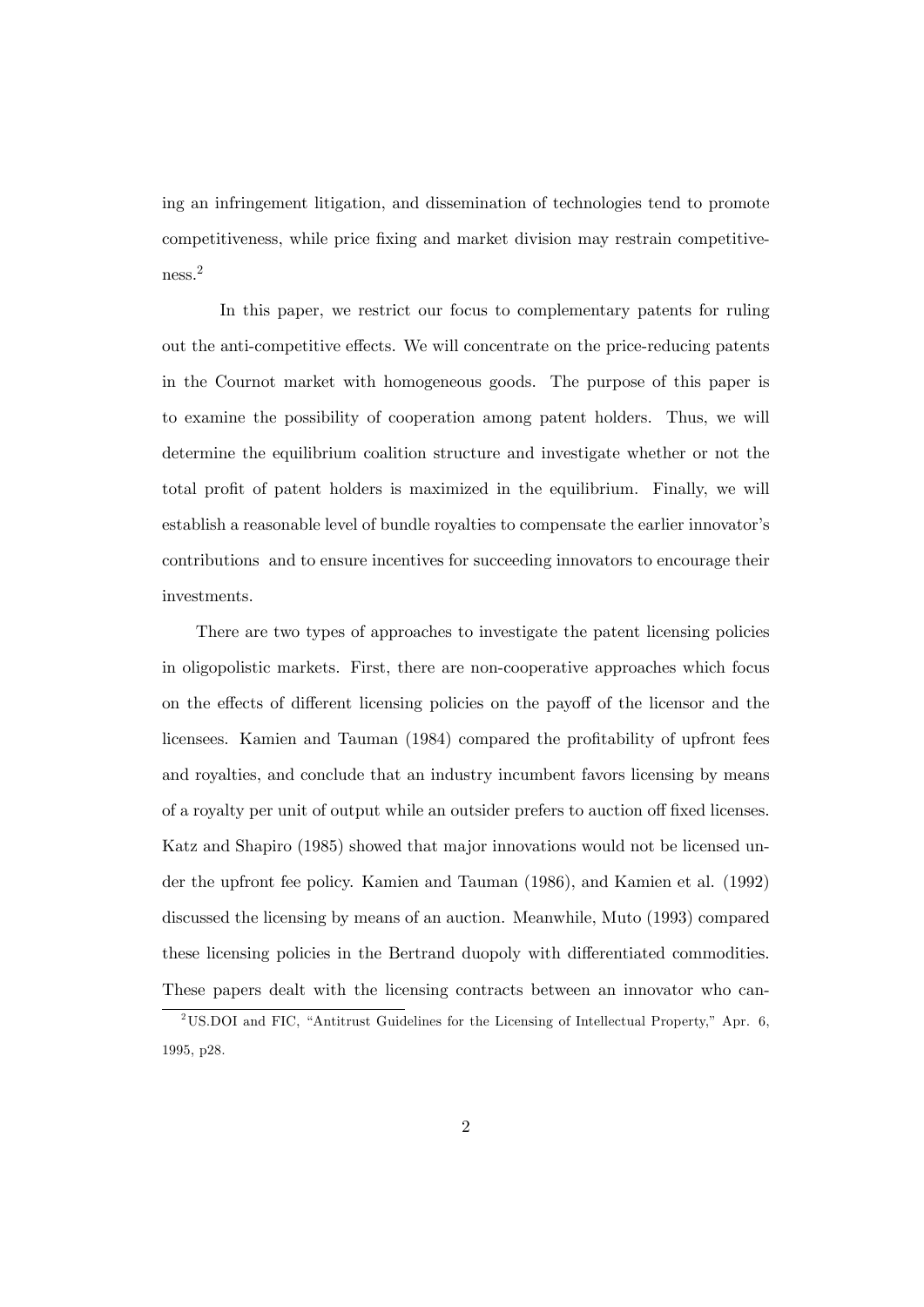not produce goods by himself and several producers who compete in the market. Secondly, there are cooperative approaches such as the stable profit sharing in a patent licensing game in Watanabe and Muto (2004) and the Shapley value of a patent licensing game in Tauman and Watanabe (2006). By assuming a maxmin or minmax strategy for residual players, these papers pin down the possible externalities among players. Thus the Shapley value for the cooperative TU game plays an important role as an allocation rule between licensor and licensees.

The differences between this paper and previous studies are as follows. First, we assume that some firms competing in the market are also patent holders, whereas the previous studies assume the innovator is outside the market. Second, we derive the worth of coalitions with the partition function form game which explicitly considers the externalities among coalitions. Third, we assume that the patent pools are formed in the process of the alternating-offers bargaining game, which was introduced by Rubinstein (1982), and then extended to n players by Selten (1981) and Chattergee et al. (1993). While this bargaining procedure was already applied to the symmetric oligopolistic market by Bloch (1995), our model considers the case where Örms are not necessarily patent holders, thus the number of competitors and the number of patent holders can be different each other. From this assumption, we found that a grand coalition can be formed in the equilibrium especially when the number of patent holders is relatively smaller the number of whole competitors. Additionally, based on the equilibrium of our model, we investigate which equilibrium coalition structure can maximize the ex-post total profits of patent holders. Finally, we examine whether or not a patent pool can solve the patent thicket problem as Shapiro (2000) suggested, and establish a lower bound for bundle royalties, which is the main result of this paper.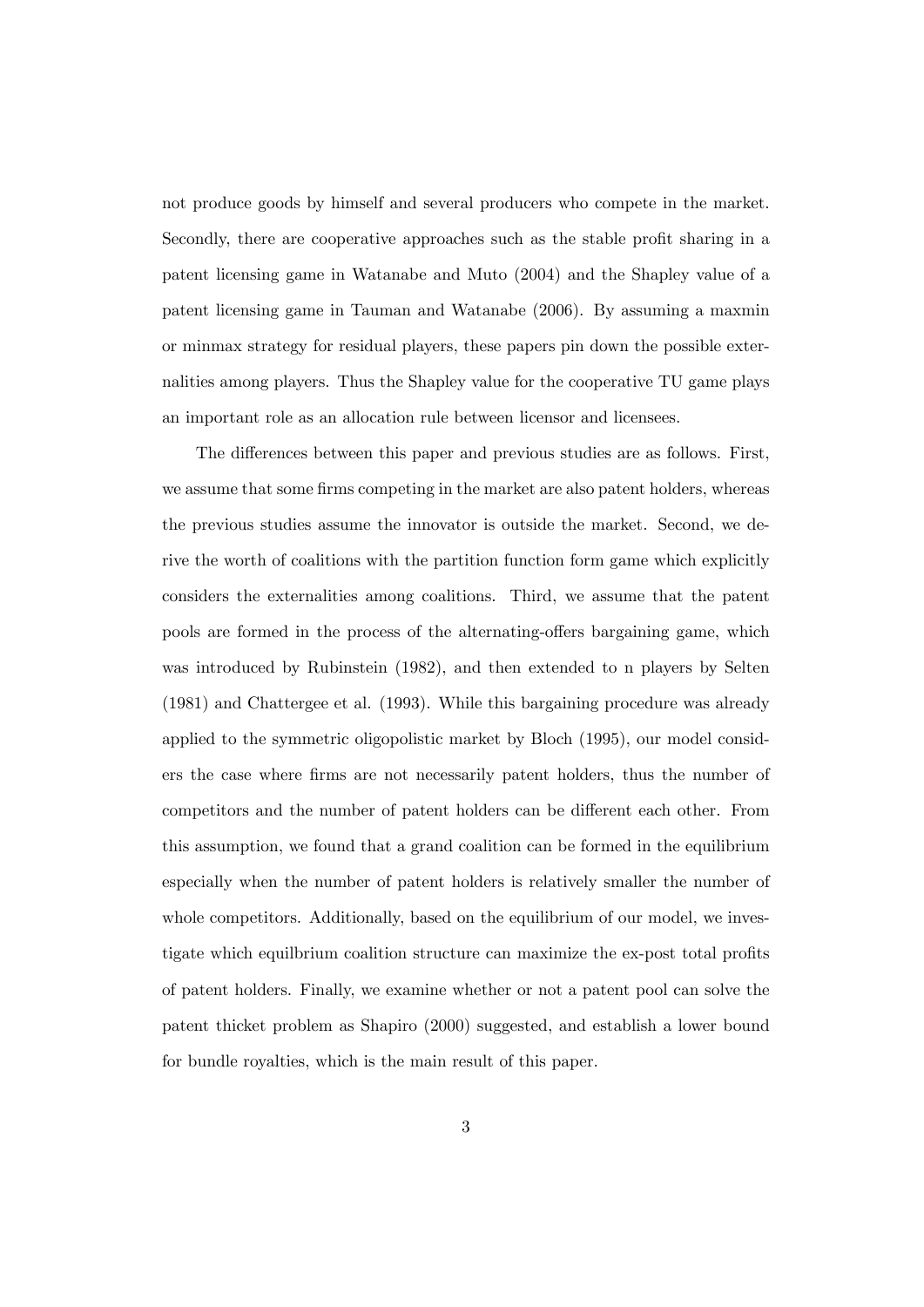The outline of this paper is as follows. In Section 2, we introduce the basic concept of the partition function form game to facilitate better understanding of our model. In Section 3, we describe our model and derive the worth of coalitions with the partition function form game. In Section 4, we find the Markov-perfect equilibrium (equilibria) and corresponding equilibrium coalition structures in the symmetric case, and examine whether total profit of patent holders is maximized in that equilibrium. In section 5, we compare our result with the patent thicket problem, and finally, we present our conclusion in Section 6.

## 2 Preliminaries

Let  $N = \{1, \dots, n\}$  be the set of players. A partition of N into coalitions  $Q = \{S_1, S_2, \cdots, S_k\}$  is a coalition structure of N, if  $S_i \cap S_j = \emptyset$ ,  $\forall i \neq j$ , and  $\bigcup_{i=1}^k S_i = N$ . Let  $\wp(N)$  be the set of all partitions of N, and a typical element of  $\wp(N)$  is denoted by Q. A pair  $(S, Q)$  which consists of a coalition S and a partition  $Q$  of  $N$  to which  $S$  belongs is called an embedded coalition, i.e.

$$
E(N) = \left\{ (S, Q) \in 2^N \times \wp(N) \mid S \in Q \right\}
$$

Thus a coalition structure is an element of  $E(N)$ . The induced partition on T is denoted by  $(T, Q(T))$  with

$$
Q(T) = \{ T \cap S \mid S \in Q \text{ and } T \cap S \neq \varnothing \}
$$

A pair  $(T, Q)$  which consists of a coalition T and a partition Q of N is called an induced coalition, i.e.

$$
I(N)=\left\{(T,Q)\in 2^N\times\wp(N)\mid T\subset N\right\}
$$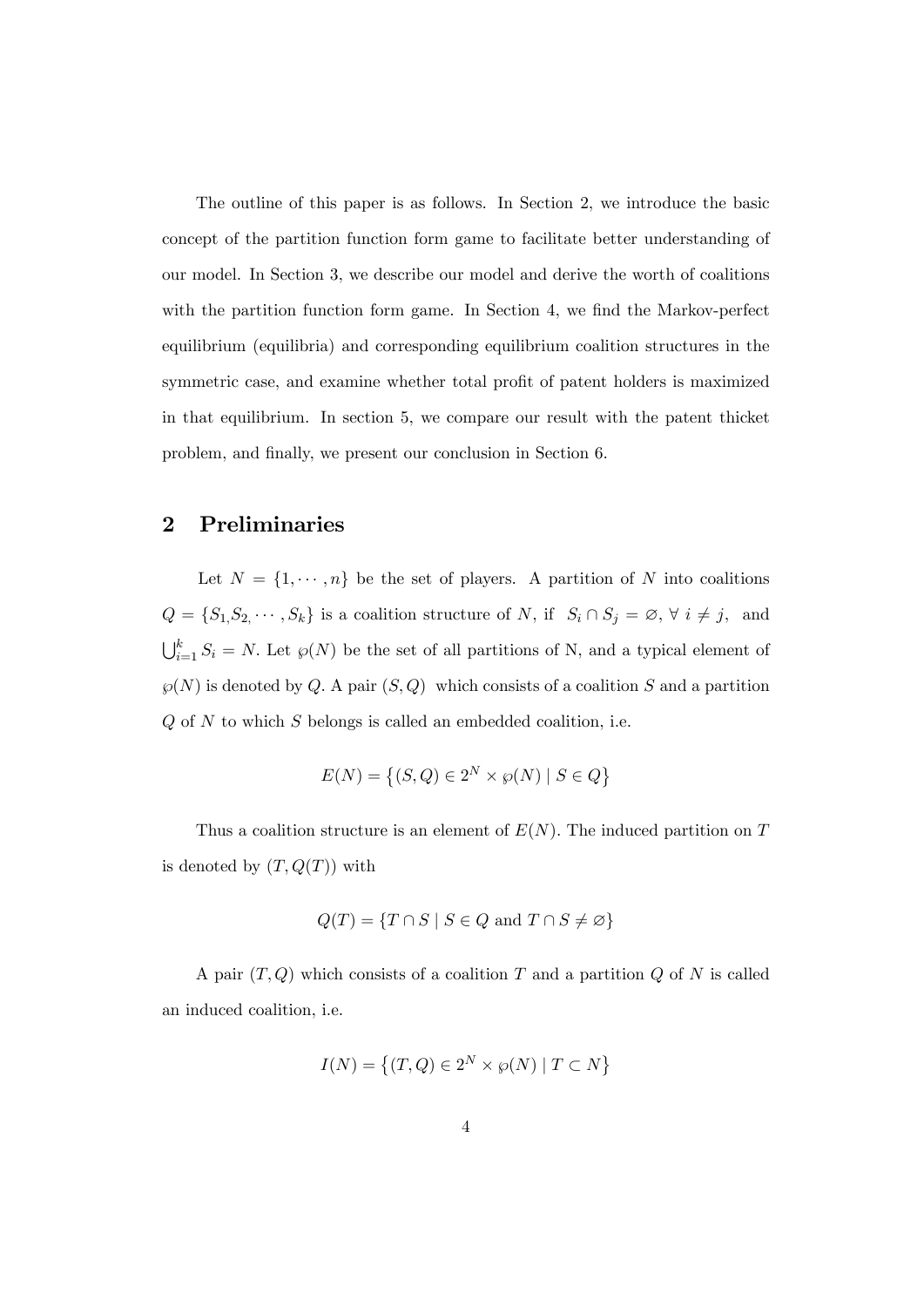## **Definition 1** A mapping

$$
w: I(N) \to \mathbb{R}
$$

that assigns a real valiue,  $w(T, Q)$  to each induced coalition  $(T, Q)$  is called a partition function, and the ordered pair  $(N, w)$  is called a partition function form game. We compute  $w(T, Q) = \sum_i w(Q(T)_i, Q)$ , where  $Q(T)_i \in Q(T)$ .

The partition which consists of singleton coalitions,  $Q = \{\{1\}, \cdots, \{n\}\}\,$ , is denoted  $[N]$ , whereas the partition which consists of a grand coalition is denoted by  $\{N\}$ . For any subset  $S \subseteq N$ , let  $[S]$  denote the typical partition which consists of the singleton elements of S, i.e.  $[S] = \{\{j\} | j \in S\}$ .

# 3 The model

#### 3.1 The Cournot market with several complementary patents

We consider a Cournot market with a linear demand curve  $P = a - Q$  in which firms produce homogeneous products at a fixed marginal cost, c. The market clears at the price  $p = \max(a - \sum_{i \in N} q_i, 0)$ , where  $a \in (c, \infty)$  is a constant. Let  $N = \{1, \dots, n\}$  be the set of firms in this market, where  $2 \leq n < \infty$ , and let  $M = \{1, \dots, m\}$   $(M \subset N)$  be the firms with patents which reduces the marginal cost by the amount of  $\varepsilon_1, \cdots, \varepsilon_m$  respectively. In this paper, we assume firms cannot form a cartel to produce together (by law), but they can form a patent pool to reduce their marginal cost together. Assuming that all patents are complementary to each other, the cost reduction of any combination of patents is the sum of each patent's cost reduction. More precisely, using  $k$  patents simultaneously, a firm can reduce their marginal cost by the amount of  $\sum_{i=1}^{k} \varepsilon_i$ , where  $k = 1, \dots m$ . If a patent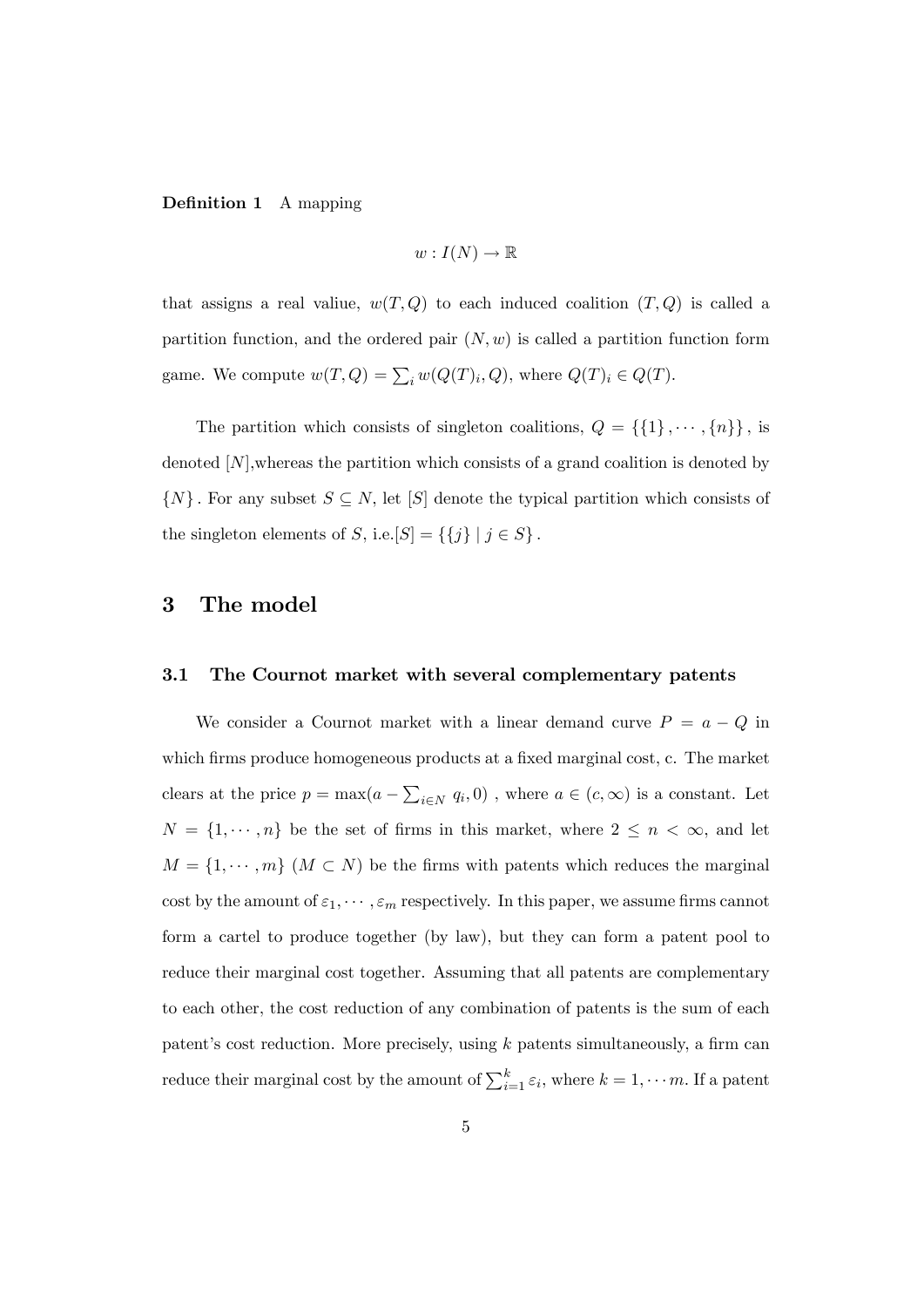pool wants to perfectly exclude others from using their own patents, they might determine bundle royalties as  $\sum_{i=1}^{k} \varepsilon_i$ .<sup>3</sup> Thus outsider of a patent pool has no incentive to use that pool's patents. As a result, after patent pools are formed, the marginal cost function of firm i belonging to the pool  $S_j$  is  $c - \sum_{i \in S_j} \varepsilon_i$  for  $i \in S_j$  $\subset M$  and c for  $i \in N \backslash M$ .

The formation of patent pools in this market is analized as a two-stage noncooperative game. In the Örst stage, patent holders form a patent pool to reduce their marginal cost. And in the second stage, each firm competes in the Cournot market with or without cost advanteges according to the set of patents they can use.

## 3.2 The worth of a coalition in the patent pool game

In this part, we restrict our focus to the second stage of the game, and derive a partition function given a coalition structure. After all patent pools are formed, every firm maximizes the individual profit competing in the market. Due to the externalities among players, each firm's profit depends not only on his own behavior but also on other firms' behaviors. Thus the structure of coalitions should be internalized in the worth of each coalition. As introduced in the previous section, a partition function is the concept to describe this situation, defined on the pair of a coalition and a particular coalition structure. To define a partition function for this game, first, we define a partition of  $N$  as follows. Since the cooperation is only possible among the patent holders, the possible coalition structure can be written

as

<sup>&</sup>lt;sup>3</sup>If the cost reduction is relatively small and the innovator will act as a monopolist with no threat of entry, there is no need for licensing. Therefore  $r_i = \varepsilon_i$  for  $i = 1, \dots, m$ . More literature on the best way to license cost-reducing innovations, see Kamien (1992).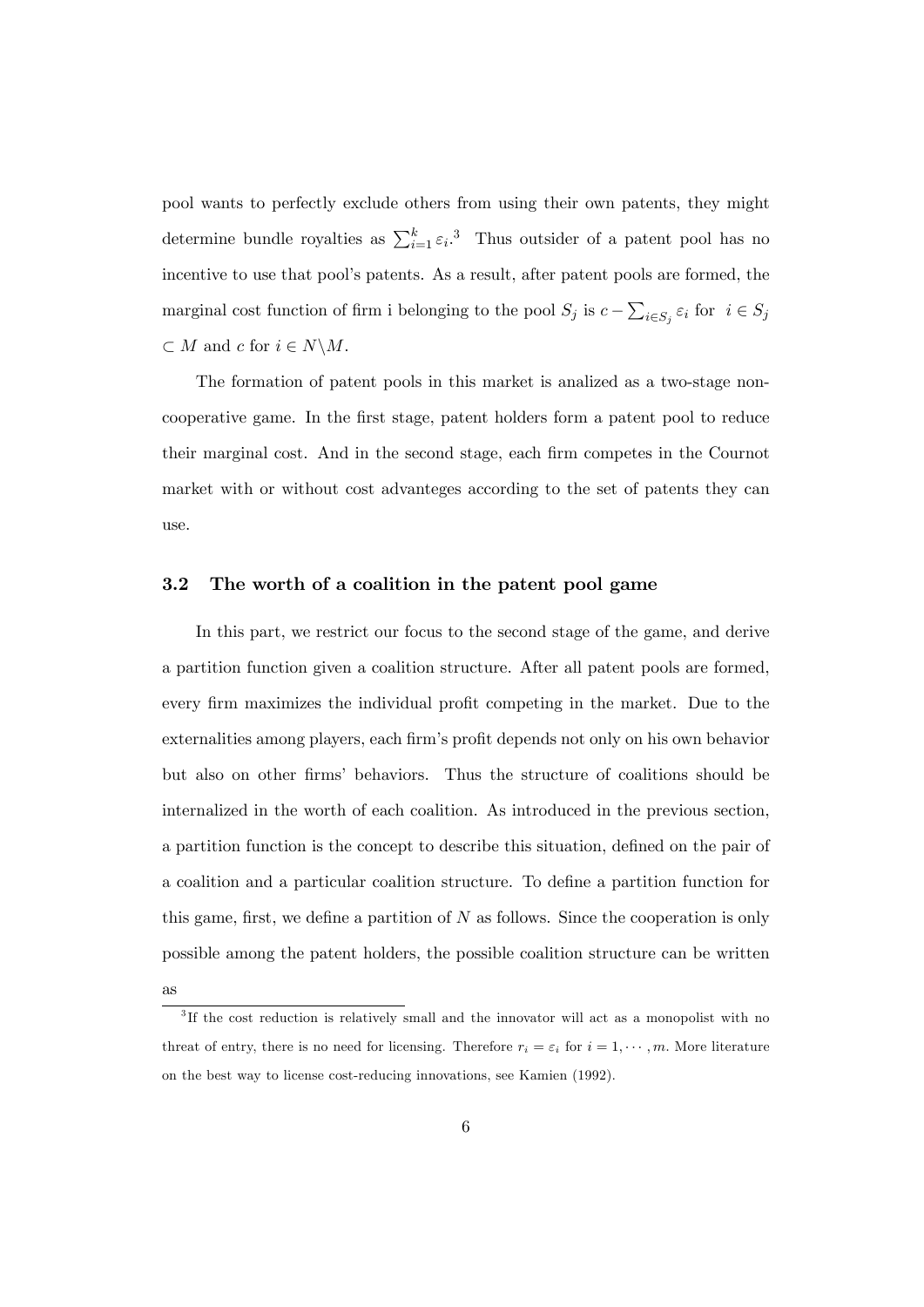$$
Q = \{S_1, S_2, \cdots, S_k, [N \setminus M]\} \text{ where}
$$
  

$$
i) \ 1 \le k \le m, \quad S_i \cap S_j = \emptyset \ \forall \ i \ne j \text{ and } \bigcup_{i=1}^k S_i = M,
$$
  

$$
ii) \ [N \setminus M] = \{\{j\} \mid j \in N \setminus M\}
$$

Let  $\varepsilon_i = 0$  for  $i \in N \backslash M$ . Then, assuming that all patents are complement to each other, the marginal cost of each firm given a coalition structure  $Q$  is

$$
C(i) = c - \sum_{i \in S_j} \varepsilon_i, \quad if \quad i \in N.
$$

,<br>where  $S_j \in Q,$  for  $j = 1, \cdots, k.$ 

There would be R&D costs to get a patent. Assuming decreasing returns to scale, R&D cost can be expressed as follows.

$$
I(\varepsilon_i)=\frac{\gamma}{2}\varepsilon_i^2\,
$$
 , where  $\gamma>0$ 

However, this R&D cost is usually considered as a lumpsum cost which does not affect firm's strategy when they choose their production level in the Cournot market. Thus, in this paper, we limit our analysis to the marginal cost.

After all patent pools are formed, firms behave as competitors in the Cournot market and maximize the individual profits. The Cournot-Nash equilibrium given the coalition structure  $Q = \{S_1, S_2, \cdots, S_k, [N \setminus M]\} \in \wp(N)$  is the vector  $(q_1^*, q_2^*, \cdots, q_n^*)$ which satisfies

$$
\pi_{S_k,Q}^i\left(q_i^*, q_{-i}^*\right) \ge \pi_{S_k,Q}^i\left(q_i, q_{-i}^*\right) , \text{ for all } i \in N .
$$

Suppose that  $\varepsilon_j = 0$ , for  $j \in N \backslash M$ . Then the profit function of firm i is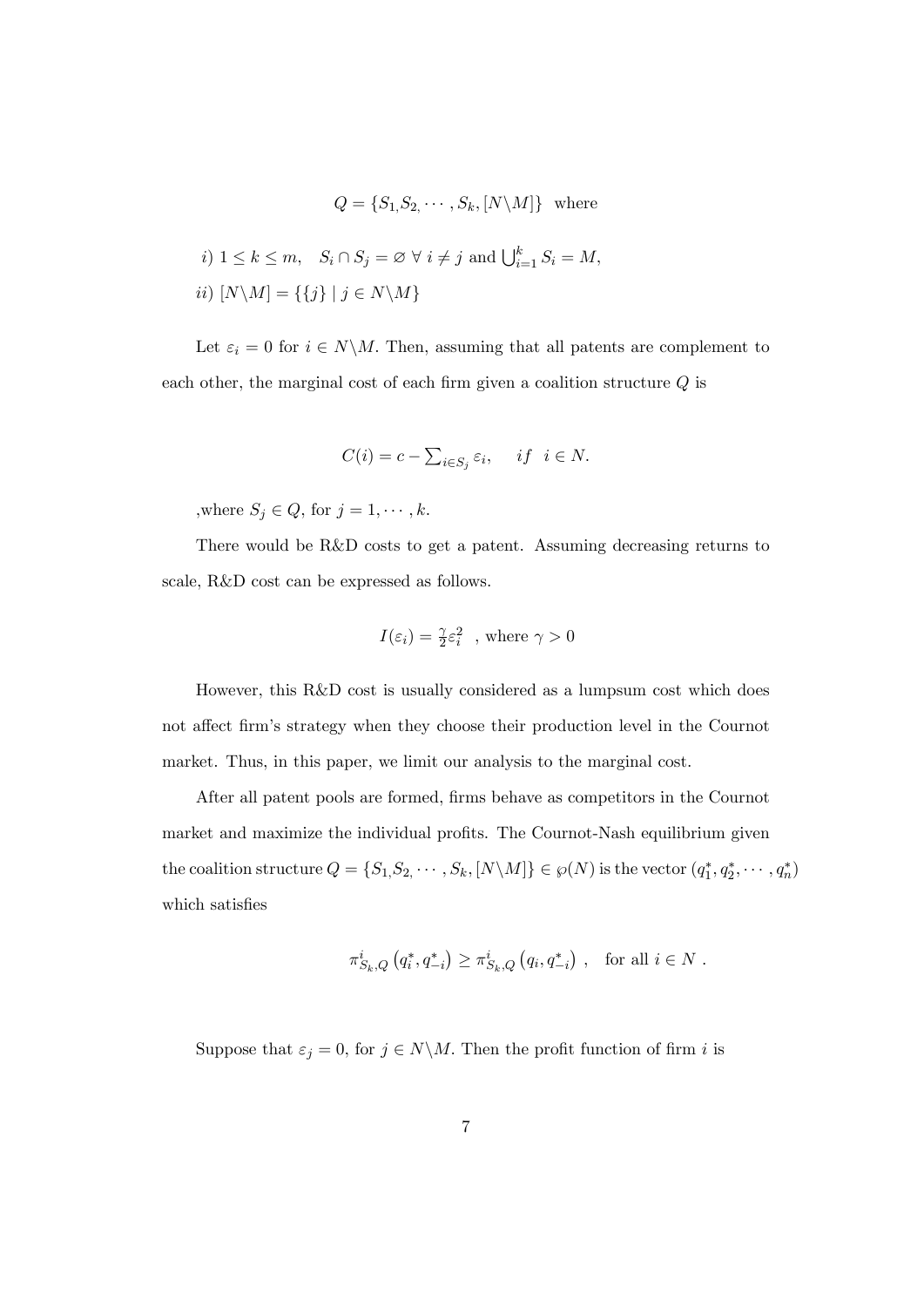$$
\pi_i = (a - c - \sum_{i \in N} q_i + \sum_{i \in S_k} \varepsilon_i) q_i, \text{ for } i = 1, \cdots, n
$$

Thus the first order condition of firm's profit maximization problem is

$$
\frac{\partial \pi_i}{\partial q_i} = (a - c - \sum_{i \in N} q_i + \sum_{i \in S_k} \varepsilon_i) - q_i = 0, \text{ for } i = 1, \cdots, n
$$

**Proposition 1.** In the patent pool game  $(N, M, \wp, w_{S,Q})$ , the profit of firm  $j \in$  $S_i \in Q$  given the coalition structure  $Q = \{S_1, \cdots, S_k, [N \backslash M]\}$  is

$$
\pi_j^* = \left[ \frac{a-c+(n-|S_i|+1)\sum_{j\in S_i} \varepsilon_j - \sum_{m\neq i} |S_m| \sum_{j'\in S_m} \varepsilon_{j'}}{n+1} \right]^2
$$

where  $|S_i|$  is the number of members in  $S_i$ .

**Proof.** Given a coalition structure  $Q = \{S_1, \dots, S_k, [N \setminus M]\}$ , the first order necessary condition and the second order sufficient condition yield firm  $j$ 's best reponse function. Since the profit  $\pi_j (j \in N)$  is strictly concave with respect to  $q_j$ , the second order condition is always satisfied. Thus it suffices to check the first order condition. The following equation shows each firm's reaction function.

$$
\frac{\partial \pi_i}{\partial q_i} = (a - c - \sum_{i \in N} q_i + \sum_{i \in S_k} \varepsilon_i) - q_i = 0, \text{ for } i = 1, \cdots, n
$$

Without loss of generality, we rearrange firms according to the order of thier coalition  $S_i$ . Let  $\sigma : N \Rightarrow N$  be a bijection such that if  $g \leq h$ , then  $\sigma(j) \leq \sigma(l)$ , where  $j \in S_g, l \in S_h$ . The Nash equilibrium production level is the solution of following linear system.<sup>4</sup>

<sup>&</sup>lt;sup>4</sup>The unique existence of the Nash equilibrium corresponding to any coalition structures is guaranteed by assumptions made on market competition.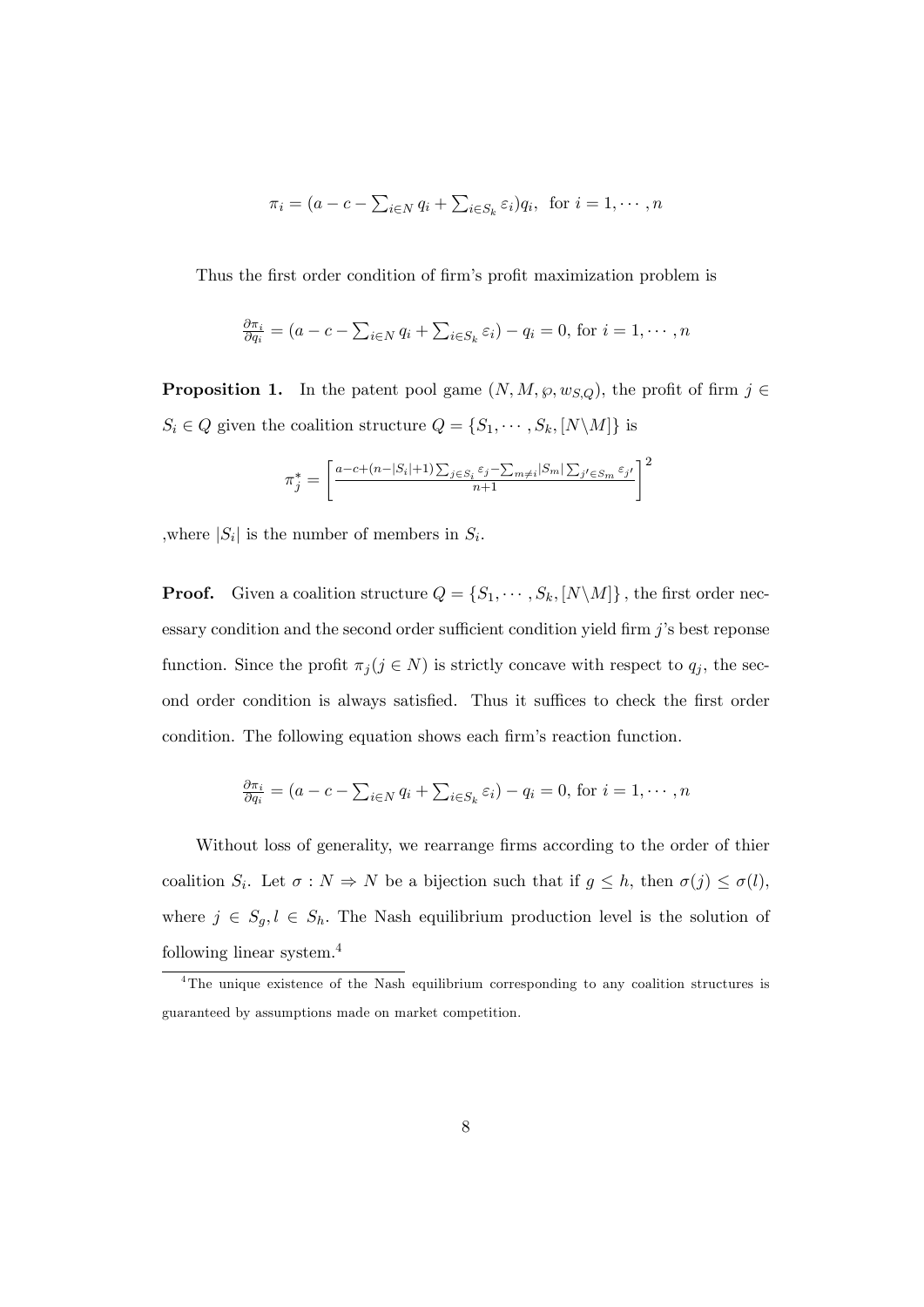$$
\begin{pmatrix}\n2 & 1 & 1 & \cdots & 1 & 1 & 1 \\
1 & 2 & 1 & \cdots & 1 & 1 & 1 \\
1 & 1 & 2 & \cdots & 1 & 1 & 1 \\
1 & 1 & 1 & \cdots & 2 & 1 & 1 \\
1 & 1 & 1 & \cdots & 1 & 2 & 1 \\
1 & 1 & 1 & \cdots & 1 & 1 & 2\n\end{pmatrix}\n\begin{pmatrix}\nq_1 \\
q_2 \\
q_3 \\
\vdots \\
q_{n-2} \\
q_{n-1} \\
q_n\n\end{pmatrix}\n=\n\begin{pmatrix}\na - c + \sum_{i \in S_1} \varepsilon_i \\
a - c + \sum_{i \in S_2} \varepsilon \\
\vdots \\
a - c + \sum_{i \in S_k} \varepsilon_i \\
\vdots \\
a - c\n\end{pmatrix}
$$

The dimension of each matrix is  $n \times n, n \times 1, n \times 1$ , respectively. The first matrix in the equation always have its inverse matrix as follows.

|  |  | $\left(2\ 1\ 1\ \cdots\ 1\ 1\ 1\right)$                        |  |  |  |  |  | $\begin{pmatrix} n & -1 & -1 & \cdots & -1 & -1 & -1 \end{pmatrix}$ |
|--|--|----------------------------------------------------------------|--|--|--|--|--|---------------------------------------------------------------------|
|  |  | 1 2 1  1 1 1                                                   |  |  |  |  |  | $-1$ n -1 $\cdots$ -1 -1 -1 -1                                      |
|  |  | 1 1 2  1 1 1                                                   |  |  |  |  |  | $-1$ $-1$ $n$ $\cdots$ $-1$ $-1$ $-1$                               |
|  |  | $1 \t1 \t1 \t \t1 \t1$                                         |  |  |  |  |  | $=\frac{1}{n+1}$   -1 -1 -1 $\cdots$ -1 -1 -1                       |
|  |  | 1 1 1  2 1 1                                                   |  |  |  |  |  | $-1$ $-1$ $-1$ $\cdots$ $n$ $-1$ $-1$                               |
|  |  | 1 1 1  1 2 1                                                   |  |  |  |  |  | $-1$ $-1$ $-1$ $\cdots$ $-1$ $n$ $-1$                               |
|  |  | $\begin{pmatrix} 1 & 1 & 1 & \cdots & 1 & 1 & 2 \end{pmatrix}$ |  |  |  |  |  | $\begin{pmatrix} -1 & -1 & -1 & \cdots & -1 & -1 & n \end{pmatrix}$ |

The Nash equilibrium production level is as follows.

| $q_1^*$     |                                       |                | $\left(2\quad1\quad1\quad\cdots\quad1\quad1\quad1\right)$ |                     |                |                | $\left(a-c+\sum_{i\in S_1}\varepsilon_i\right)$ |
|-------------|---------------------------------------|----------------|-----------------------------------------------------------|---------------------|----------------|----------------|-------------------------------------------------|
| $q_2^*$     | 1 2                                   |                | $1 \cdots$                                                |                     | $1\quad1$      |                |                                                 |
| $q_3^*$     |                                       |                | $1\quad 1\quad 2\quad \cdots$                             | $\overline{1}$      | $1\quad1$      |                | $a-c+\sum_{i\in S_2}\varepsilon$                |
|             | $\mathbf{1}$                          | $\overline{1}$ | $\mathcal{O}(\mathcal{O}_\mathcal{A})$                    | $1\quad1$           |                |                |                                                 |
| $q_{n-2}^*$ | $\mathbf{1}$                          |                | $\cdots$ 2 1 1                                            |                     |                |                | $a-c+\sum_{i\in S_k}\varepsilon_i$              |
| $q_{n-1}^*$ | $\begin{pmatrix} 1 & 1 \end{pmatrix}$ |                | $\ldots$                                                  | $1 \quad 2 \quad 1$ |                |                |                                                 |
|             | $\begin{pmatrix} 1 & 1 \end{pmatrix}$ |                | $1 \cdots 1$                                              |                     | $\overline{1}$ | $\overline{2}$ | $a-c$                                           |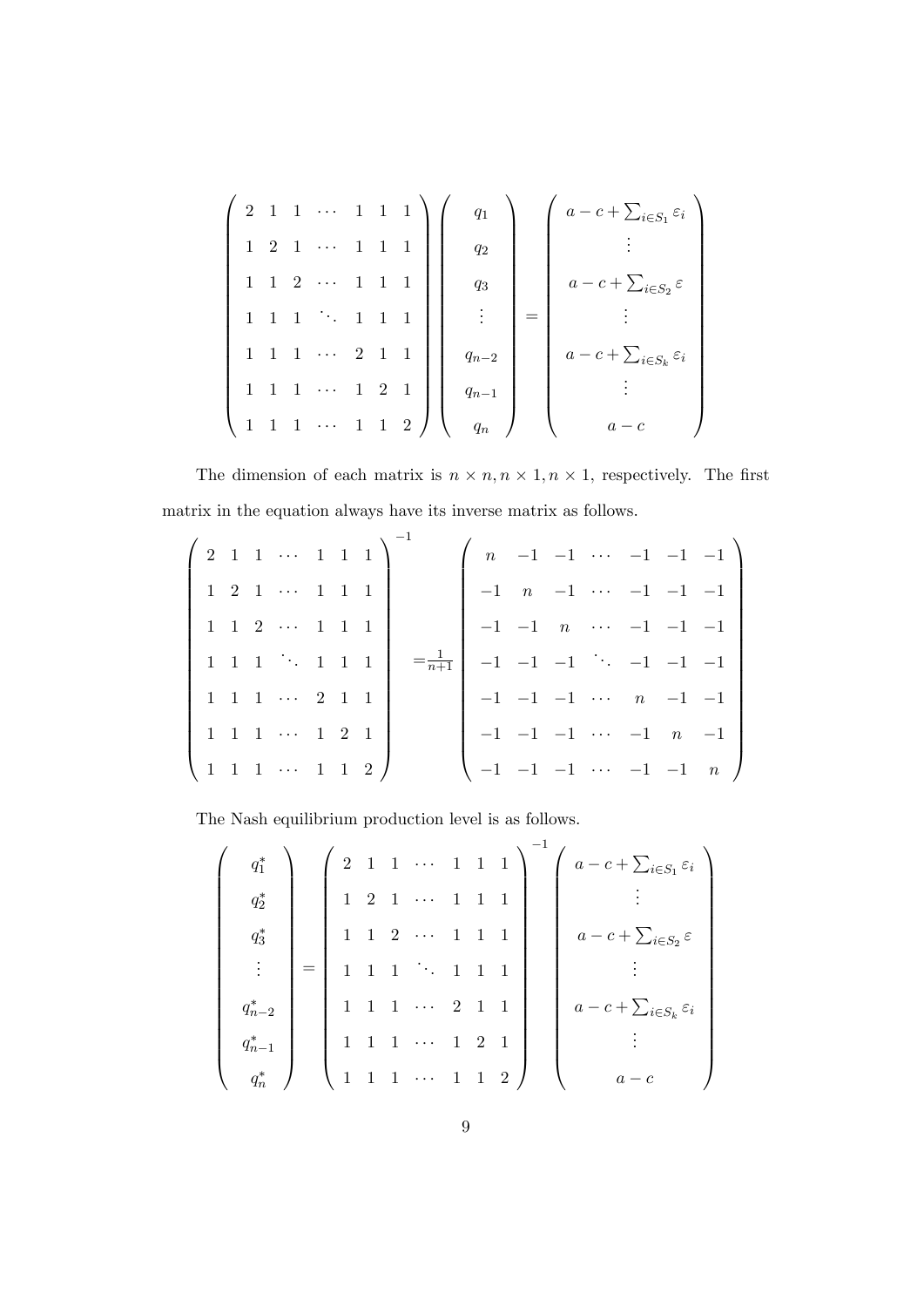$$
= \frac{1}{n+1} \begin{pmatrix} n & -1 & -1 & \cdots & -1 & -1 & -1 \\ -1 & n & -1 & \cdots & -1 & -1 & -1 \\ -1 & -1 & n & \cdots & -1 & -1 & -1 \\ -1 & -1 & -1 & \ddots & -1 & -1 & -1 \\ -1 & -1 & -1 & \cdots & n & -1 & -1 \\ -1 & -1 & -1 & \cdots & -1 & n & -1 \end{pmatrix} \begin{pmatrix} a-c+\sum_{i\in S_1} \varepsilon_i \\ \vdots \\ a-c+\sum_{i\in S_k} \varepsilon_i \\ \vdots \\ a-c+\sum_{i\in S_k} \varepsilon_i \\ \vdots \\ a-c \end{pmatrix}
$$

$$
= \frac{1}{n+1} \begin{pmatrix} a-c + (n-|S_1|+1) \sum_{i \in S_1} \varepsilon_i - \sum_{m \neq 1} |S_m| \sum_{j \in S_m} \varepsilon_j \\ \vdots \\ a-c + (n-|S_2|+1) \sum_{i \in S_2} \varepsilon_i - \sum_{m \neq 2} |S_m| \sum_{j \in S_m} \varepsilon_j \\ \vdots \\ a-c + (n-|S_k|+1) \sum_{i \in S_k} \varepsilon_i - \sum_{m \neq k} |S_m| \sum_{j \in S_m} \varepsilon_j \\ \vdots \\ a-c \end{pmatrix}
$$

Thus, the profit of firm  $j \in S_i \in Q$  given the coalition structure  $Q = \{S_1, \dots, S_k, [N \setminus M]\}$ is

$$
\pi_j^* = \left[ \frac{a-c+(n-|S_i|+1)\sum_{j\in S_i} \varepsilon_j - \sum_{m\neq i} |S_m| \sum_{j'\in S_m} \varepsilon_{j'}}{n+1} \right]^2
$$

, where  $|S_i|$  is the number of members in  $S_i$ 

 $Q.E.D.$ 

Assuming that patent holders cannot form a cartel in the second stage, the worth of a coalition is defined as the sum of its member's profits.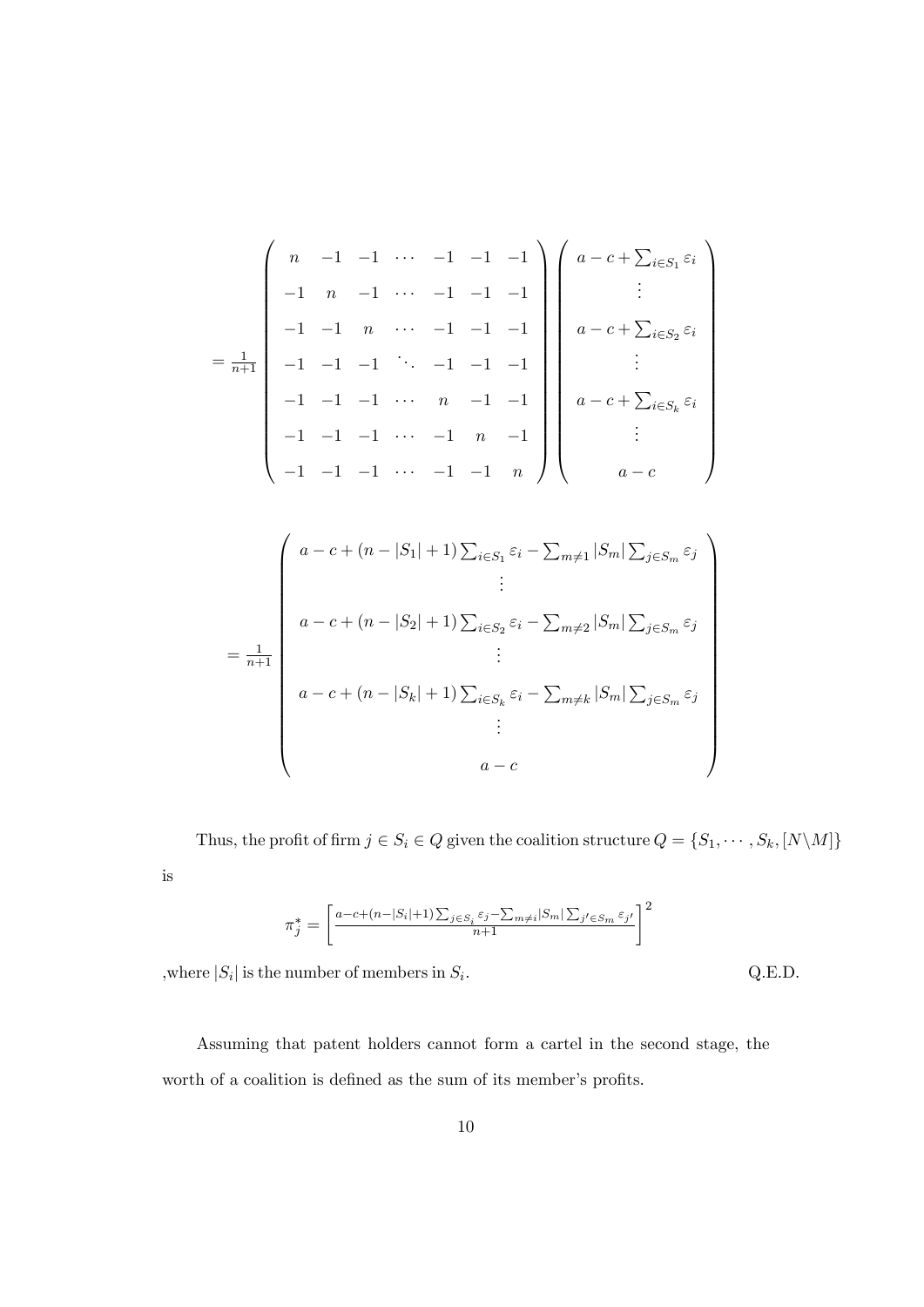**Definition 2** In the patent pool game  $(N, M, \wp, w_{T,Q})$ , the worth of a coalition T given a coalition structure  $Q = \{S_1, \dots, S_k, [N \setminus M]\} \in \wp$  is

$$
w_{T,Q} = \sum_{Q(T)_l \in Q(T)} \sum_{j \in Q(T)_l} \left[ \frac{a - c + (n - |S_i| + 1) \sum_{j \in S_i} \varepsilon_j - \sum_{m \neq i} |S_m| \sum_{k \in S_m} \varepsilon_k}{n + 1} \right]^2
$$

Thus, the worth of a coalition  $S_i$  given a coalition structure  $Q = \{S_1, \dots, S_k, [N \setminus M]\} \in$  $\wp$  is

$$
w_{S_i,Q} = \sum_{j \in S_i} \left[ \frac{a - c + (n - |S_i| + 1) \sum_{j \in S_i} \varepsilon_j - \sum_{m \neq i} |S_m| \sum_{k \in S_m} \varepsilon_k}{n + 1} \right]^2
$$
  
=  $|S_i| \cdot \left[ \frac{a - c + (n - |S_i| + 1) \sum_{j \in S_i} \varepsilon_j - \sum_{m \neq i} |S_m| \sum_{k \in S_m} \varepsilon_k}{n + 1} \right]$ 

Example 1. Suppose the set of firms and patent holders in the Cournot market are  $N = \{1, 2, 3, 4, 5, 6, 7, 8\}$  and  $M = \{1, 2, 3, 4, 5\}$  respectively, and the coalition structure is given as  $Q = \{\{1, 2, 3\}, \{4, 5\}, 6, 7, 8\}$ . Each firm *i*,  $(i = 1, 2, 3, 4, 5)$ has his own patent which reduces the marginal cost by the amount of  $\varepsilon_i$ . In this situation, the Nash equilibrium production level and the profit of each firm can be derived as follows.

$$
\begin{pmatrix}\nq_1^* \\
q_2^* \\
q_3^* \\
q_4^* \\
q_5^* \\
q_6^* \\
q_7^* \\
q_8^* \\
q_8^* \\
q_9^* \\
q_1^* \\
q_2^* \\
q_3^* \\
q_4^* \\
q_5^* \\
q_6^* \\
q_7^* \\
q_8^* \\
q_9^* \\
q_1^* \\
q_2^* \\
q_3^* \\
q_4^* \\
q_5^* \\
q_6^* \\
q_7^* \\
q_8^* \\
q_9^* \\
q_1^* \\
q_2^* \\
q_3^* \\
q_4^* \\
q_5^* \\
q_6^* \\
q_7^* \\
q_8^* \\
q_9^* \\
q_1^* \\
q_2^* \\
q_3^* \\
q_4^* \\
q_5^* \\
q_6^* \\
q_7^* \\
q_8^* \\
q_9^* \\
q_1^* \\
q_2^* \\
q_3^* \\
q_4^* \\
q_5^* \\
q_6^* \\
q_7^* \\
q_8^* \\
q_9^* \\
q_1^* \\
q_2^* \\
q_3^* \\
q_4^* \\
q_5^* \\
q_6^* \\
q_7^* \\
q_8^* \\
q_9^* \\
q_1^* \\
q_2^* \\
q_3^* \\
q_4^* \\
q_5^* \\
q_6^* \\
q_7^* \\
q_8^* \\
q_9^* \\
q_1^* \\
q_2^* \\
q_3^* \\
q_4^* \\
q_5^* \\
q_6^* \\
q_7^* \\
q_8^* \\
q_9^* \\
q_1^* \\
q_2^* \\
q_3^* \\
q_4^* \\
q_5^* \\
q_6^* \\
q_7^* \\
q_8^* \\
q_9^* \\
q_1^* \\
q_2^* \\
q_3^* \\
q_4^* \\
q_5^* \\
q_6^* \\
q_7^* \\
q_8^* \\
q_9^* \\
q_0^* \\
q_0^* \\
q_1^* \\
q_2^* \\
q_3^* \\
q_4^* \\
q_5^* \\
q_6^* \\
q_7^* \\
q_8^* \\
q_9^* \\
q_0^* \\
q_0^* \\
q_0^* \\
q_0^* \\
q_0^* \\
q_0^* \\
q_0^* \\
q_0^* \\
q_0^* \\
q_0^* \\
q_0^* \\
q_0^* \\
q_0^* \\
q_0^* \\
q_0
$$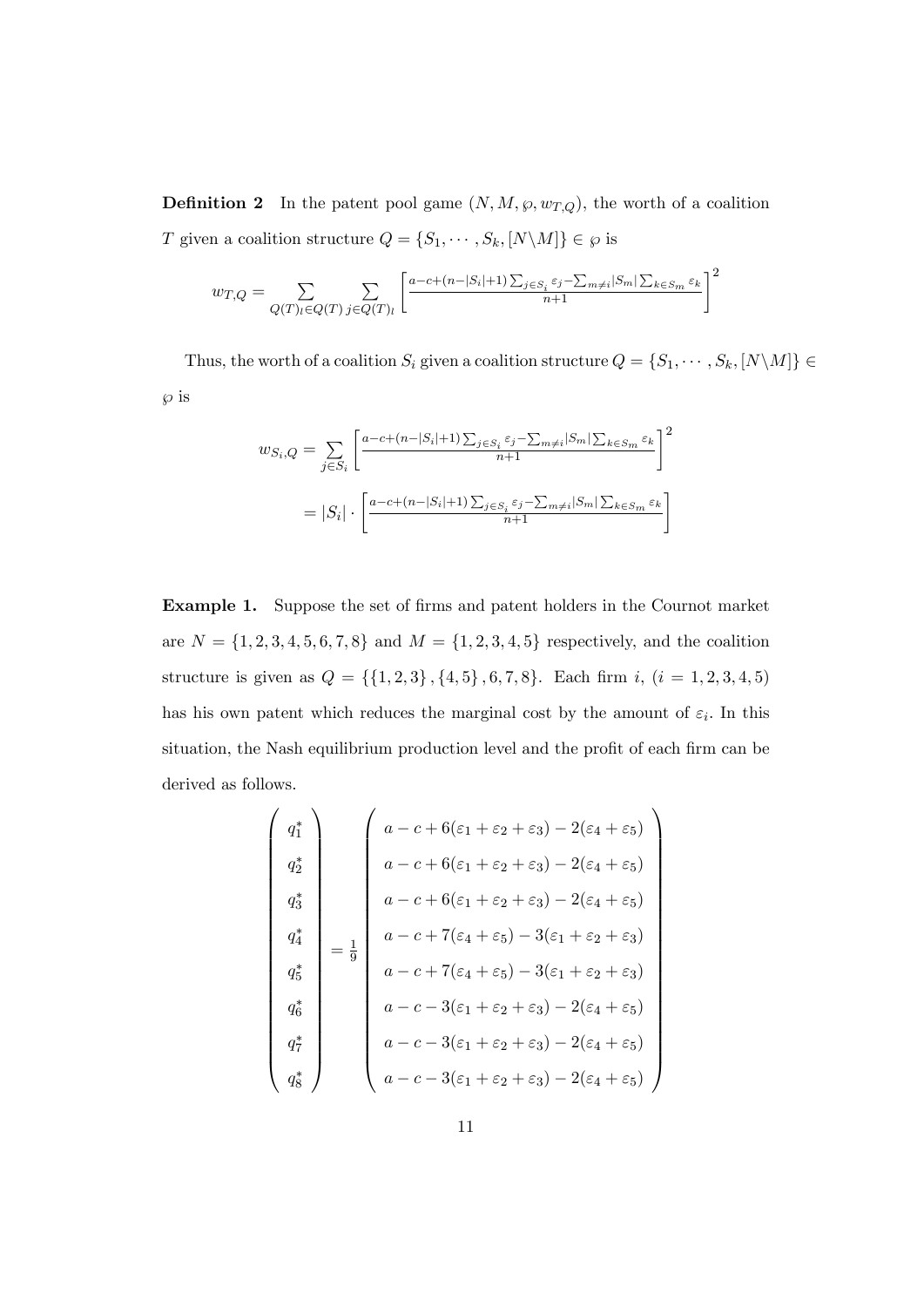$$
\begin{pmatrix}\n\pi_1^* \\
\pi_2^* \\
\pi_3^* \\
\pi_4^* \\
\pi_5^* \\
\pi_6^* \\
\pi_7^* \\
\pi_8^* \\
\pi_8^* \\
\begin{pmatrix}\n\frac{1}{81}(a - c + 6(\varepsilon_1 + \varepsilon_2 + \varepsilon_3) - 2(\varepsilon_4 + \varepsilon_5))^2 \\
\frac{1}{81}(a - c + 6(\varepsilon_1 + \varepsilon_2 + \varepsilon_3) - 2(\varepsilon_4 + \varepsilon_5))^2 \\
\frac{1}{81}(a - c + 6(\varepsilon_1 + \varepsilon_2 + \varepsilon_3) - 2(\varepsilon_4 + \varepsilon_5))^2 \\
\frac{1}{81}(a - c + 7(\varepsilon_4 + \varepsilon_5) - 3(\varepsilon_1 + \varepsilon_2 + \varepsilon_3))^2 \\
\frac{1}{81}(a - c + 7(\varepsilon_4 + \varepsilon_5) - 3(\varepsilon_1 + \varepsilon_2 + \varepsilon_3))^2 \\
\pi_7^* \\
\frac{1}{81}(a - c - 3(\varepsilon_1 + \varepsilon_2 + \varepsilon_3) - 2(\varepsilon_4 + \varepsilon_5))^2 \\
\pi_8^* \\
\frac{1}{81}(a - c - 3(\varepsilon_1 + \varepsilon_2 + \varepsilon_3) - 2(\varepsilon_4 + \varepsilon_5))^2 \\
\frac{1}{81}(a - c - 3(\varepsilon_1 + \varepsilon_2 + \varepsilon_3) - 2(\varepsilon_4 + \varepsilon_5))^2\n\end{pmatrix}
$$

Thus the worth of the embedded coalitions is as follows.

$$
\begin{pmatrix}\nw_{\{123\},Q} \\
w_{\{45\},Q} \\
w_{\{6\},Q} \\
w_{\{8\},Q}\n\end{pmatrix} = \begin{pmatrix}\n\frac{1}{27}(a-c+6(\varepsilon_1+\varepsilon_2+\varepsilon_3)-2(\varepsilon_4+\varepsilon_5))^2 \\
\frac{2}{81}(a-c+7(\varepsilon_4+\varepsilon_5)-3(\varepsilon_1+\varepsilon_2+\varepsilon_3))^2 \\
\frac{1}{81}(a-c-3(\varepsilon_1+\varepsilon_2+\varepsilon_3)-2(\varepsilon_4+\varepsilon_5))^2 \\
\frac{1}{81}(a-c-3(\varepsilon_1+\varepsilon_2+\varepsilon_3)-2(\varepsilon_4+\varepsilon_5))^2 \\
\frac{1}{81}(a-c-3(\varepsilon_1+\varepsilon_2+\varepsilon_3)-2(\varepsilon_4+\varepsilon_5))^2\n\end{pmatrix}
$$

The worth of the induced coalition  $T=\{1,2,4\}$  is

$$
w_{\{12\}\cup\{4\},Q} = \frac{2}{81}(a - c + 6(\varepsilon_1 + \varepsilon_2 + \varepsilon_3) - 2(\varepsilon_4 + \varepsilon_5))^2 + \frac{1}{81}(a - c + 7(\varepsilon_4 + \varepsilon_5) - 3(\varepsilon_1 + \varepsilon_2 + \varepsilon_3))^2
$$

# 4 The sequential coalition formation in the patent pool game with externality

In this section, we describe the formation procedure of patent pools, which occurs in the first stage of the game. To rule out the effect of allocation rules,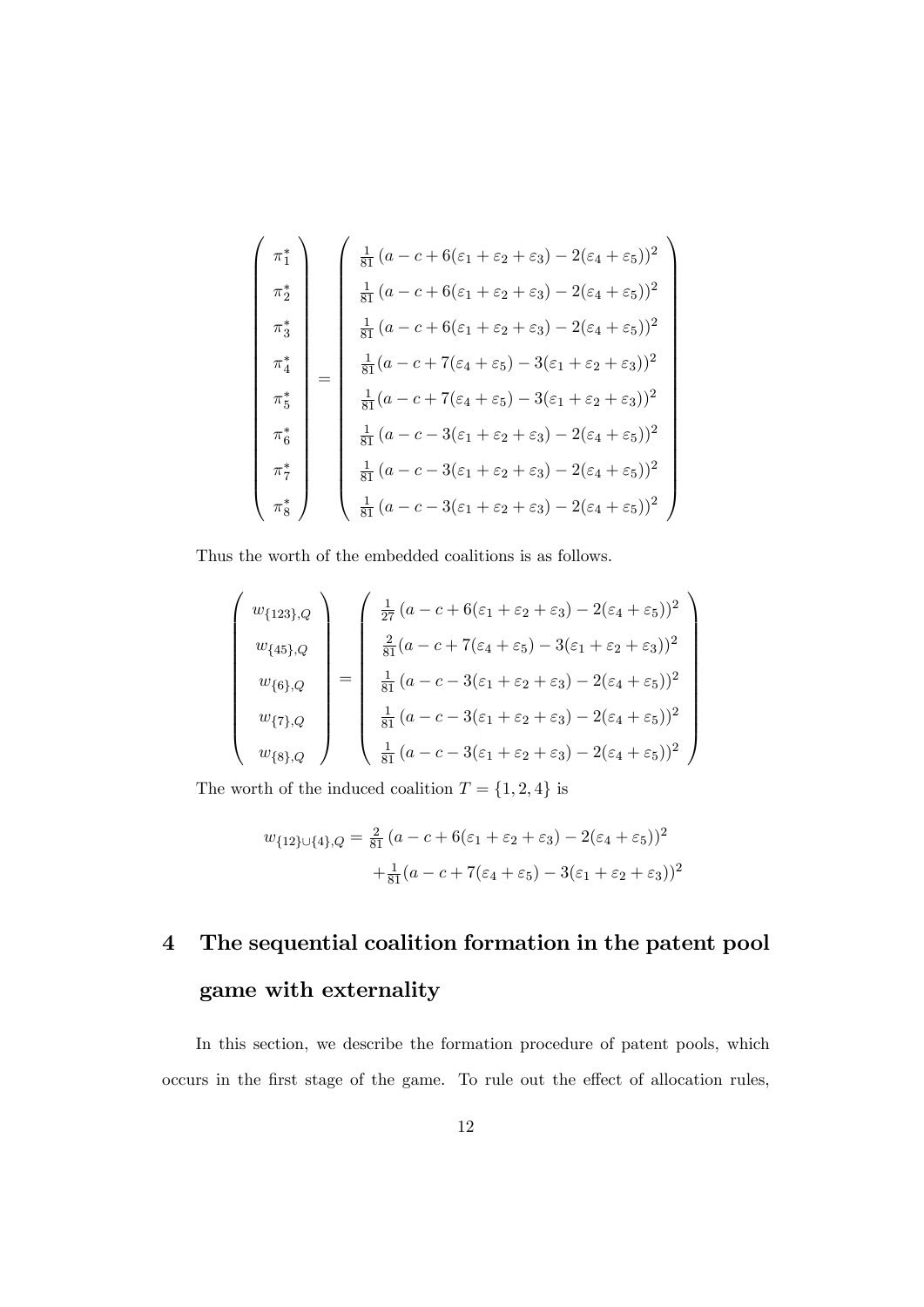we restrict our focus to the symmetric case, where all patents reduce the cost at the same amount. We assume that patent holders negotiate on forming a patent pool in the spirit of the alternating-offers bargaining game. This bargaining game was introduced by Rubinstein (1982), extended to n players by Selten (1981) and Chattergee et al. (1993), and then applied to the symmetric oligopolistic market by Bloch (1995). One explicit difference of our model from Bloch's is that in our model firms are not necessarily patent holders, thus the number of competitors and the number of patent holders can be different from each other.

At the beginning of the game, an order of being a proposer is given as  $\omega =$  $(\omega_1, \dots, \omega_m)$ , where  $\omega : M \to M$ . Only cooperations are possible among patent holders becuase forming a cartel is prohibited (by law). The procedure of the bargaining game is as follows. One firm chosen as the initiator proposes an association to some patent holders in the market. Then, all prospective members respond to that offer in turn. If all of them agree to cooperate, the proposed patent pool will be formed and the residual players will start the next round for another patent pool. Otherwise, the proposed patent pool fails to form and the second proposer will get a chance to propose the alternative cooperation. To rule out the effect of arbitrary termination rules, assume the horizon of the game is infinite. Firms do not discount payoffs, but in the case of an infinite play of the game, all firms receive a payoff of zero (Selten, 1981).

Formally, a list of all actions taken by the players from period 1 to period t-1 is a history at period t. A strategy  $\sigma_i$  for firm i is a choice of action at t contingent to each history. An action can either be the choice of cooperation or a response to a proposal (Yes or No). Since the past has a direct influence on current opportunities by changing a coalition structure, the equilibrium concept in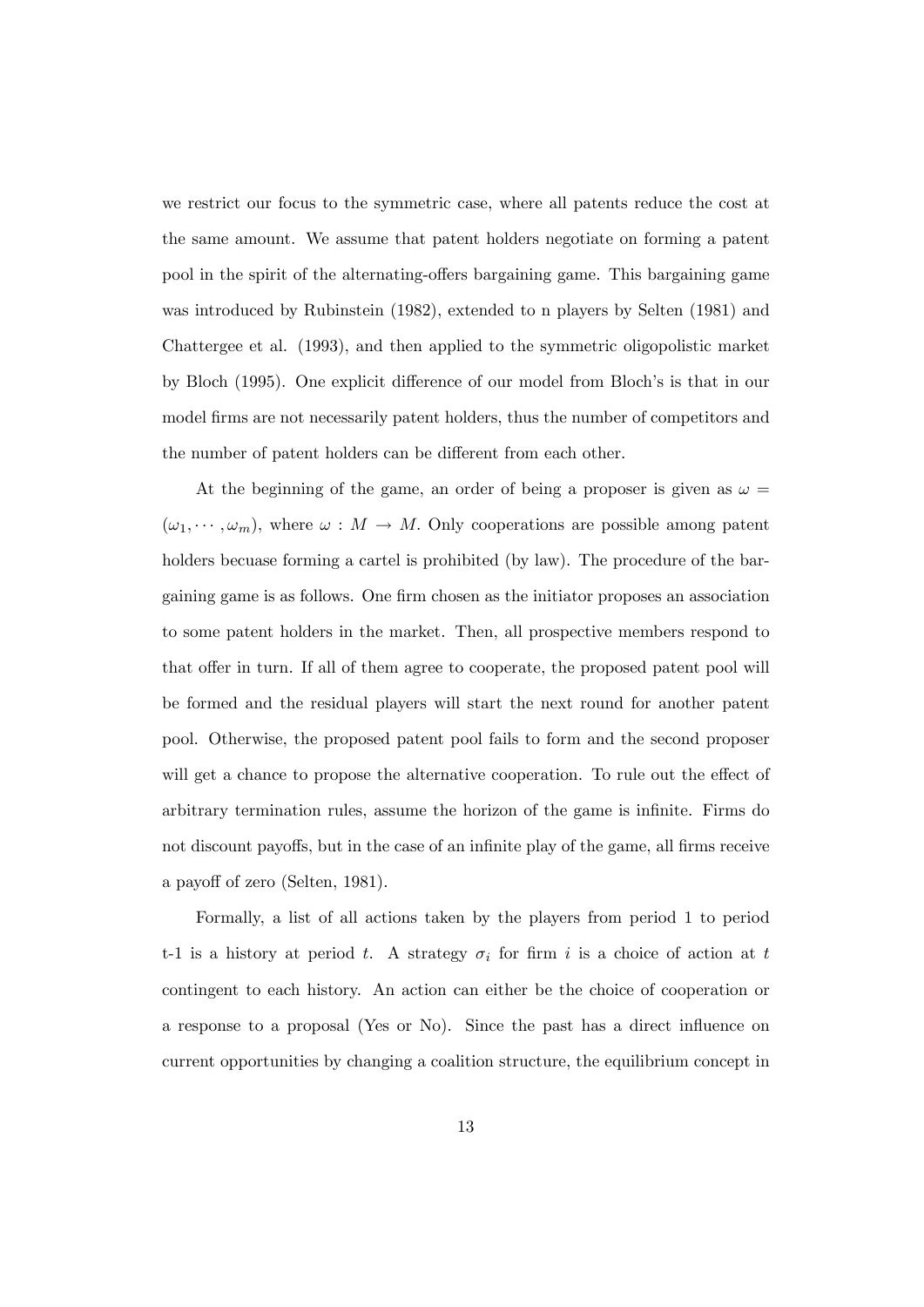this model is a Markov-perfect equilibrium (MPE): (a) every firm's strategy is a Markov strategy which depends only on the ongoing proposal and the cooperation formed in the previous periods; b)  $\sigma_i$  is the best response to  $\sigma_{-i}$  after every history at which i moves. A strategy for a player involves how one makes a proposal whenever it is his turn to do so and whether one accepts or rejects proposals at every stage where he is required to respond.

An outcome of this bargaining game is a partition of the set of patent holders into disjoint cooperations called "patent pools." Moreover, payoffs to the firms are determined as the profits obtained in the second stage of the game. A perfect equilibrium is a profile of strategies where there is no history that deviating from one's strategy from the prescribed strategy leaves one better off. A coalition structure Q generated by a Markov-perfect equilibrium of the game is called an equilibrium coalition structure.

In the symmetric case where the cost reduction amount of all patents are equal, the equilibrium structure of the alternating-offers bargaining game coincides with the choice-of-size game up to a permutation of the firms. This result follows from the results of Bloch (1995,1996). In this game, a firm's strategy is either be announcing an integer as a pool size or responding to a proposal (Yes or No). The initiator announces an integer  $a_1$  as the size of the pool to be formed, and the  $(i - 1)$  prospective pool members respond to that proposal. If all of them agree, then the game goes to the next round. Then, the next proposer whose ranking is highest among the remaining firms chooses an integer  $a_2$ . The game proceeds until the coalition size  $a_1, a_2, \dots, a_R$  satisfy  $\sum_r a_r = m$ . From the above assumptions, we will find the equilibrium coalition structure in the patent pool game.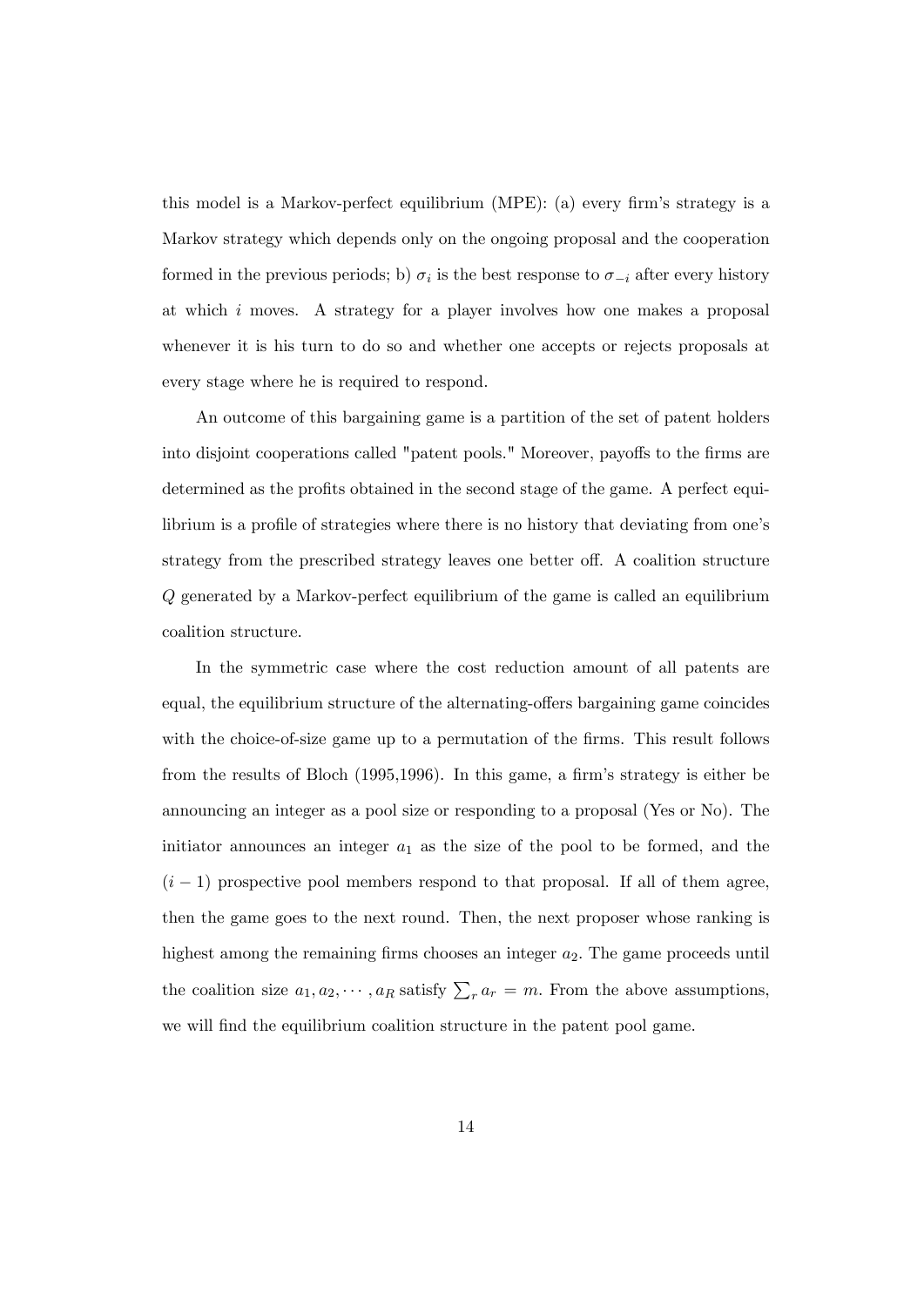#### 4.1 The equilibrium coalition structure in the symmetric case

Assuming all patents reduce the marginal cost at the same amount, say  $\varepsilon$ , then by the definition 2, the worth of a coalition  $S_i$  (where  $i = 1, \dots, k$ ) given the coalitoin structure  $Q = \{S_1, \dots, S_k, [N \setminus M]\}$  can be written as

$$
w_{S_i,Q} = \left[\frac{\frac{a-c+(n-|S_i|+1)|S_i|\varepsilon-\sum_{m\neq i}|S_m|^2\varepsilon}{n+1}}{n+1}\right]^2 \cdot |S_i|
$$

In this symmetric situation, the ex-post payoff of each member of the patent pool  $S_i$  is determined as

$$
\Phi_{S_i,Q} = \left[ \frac{a - c + (n - |S_i| + 1)|S_i|\varepsilon - \sum_{m \neq i} |S_m|^2 \varepsilon}{n + 1} \right]^2
$$

The fact that the worth of coalition  $S_i$  and the individual payoff  $\Phi_{S_i,Q}$  depend on how  $N\backslash S_i$  form their own patent pools shows externalities among patent holders. Our question is that whether we can Önd any deterministic equilibrium coalition structure in this game, in which payoffs and coalition structures interwork through the dynamic process. In order to make the rule for negotiation, we apply the alternating-offers bargaining game to our model.

**Proposition 2.** Let n be the total number of firms and m be the number of patent holders in the Cournot market. Suppose all patents are symmetric and complementary to each other. Then the Markov-perfect equilibrium coalition structure in the patent pool game  $(N, M, \wp, w_{T,Q})$  is  $Q^* = \{M, [N \setminus M]\}$  for  $m < \frac{n+1}{2}$  and  $Q^* = \{S_1, S_2, [N \setminus M]\}$  for  $m > \frac{n+1}{2}$ , where  $[N \setminus M] = \{\{j\} | j \in N \setminus M\}$ ,  $S_2 =$  $M \setminus S_1$ , and  $S_1 = \{ S_1 \subset M \mid |S_1| = \left[ \frac{n+1+2m}{4} \right]$  $\left\{\frac{+2m}{4}\right\}$  if  $0 \leq \alpha \leq 0.5$ , and  $S_1 =$  $\{S_1 \subset M \mid |S_1| = \left[\frac{n+1+2m}{4}\right]$  $\frac{1+2m}{4}$  + 1 \ended if  $0.5 \le \alpha \le 1$ .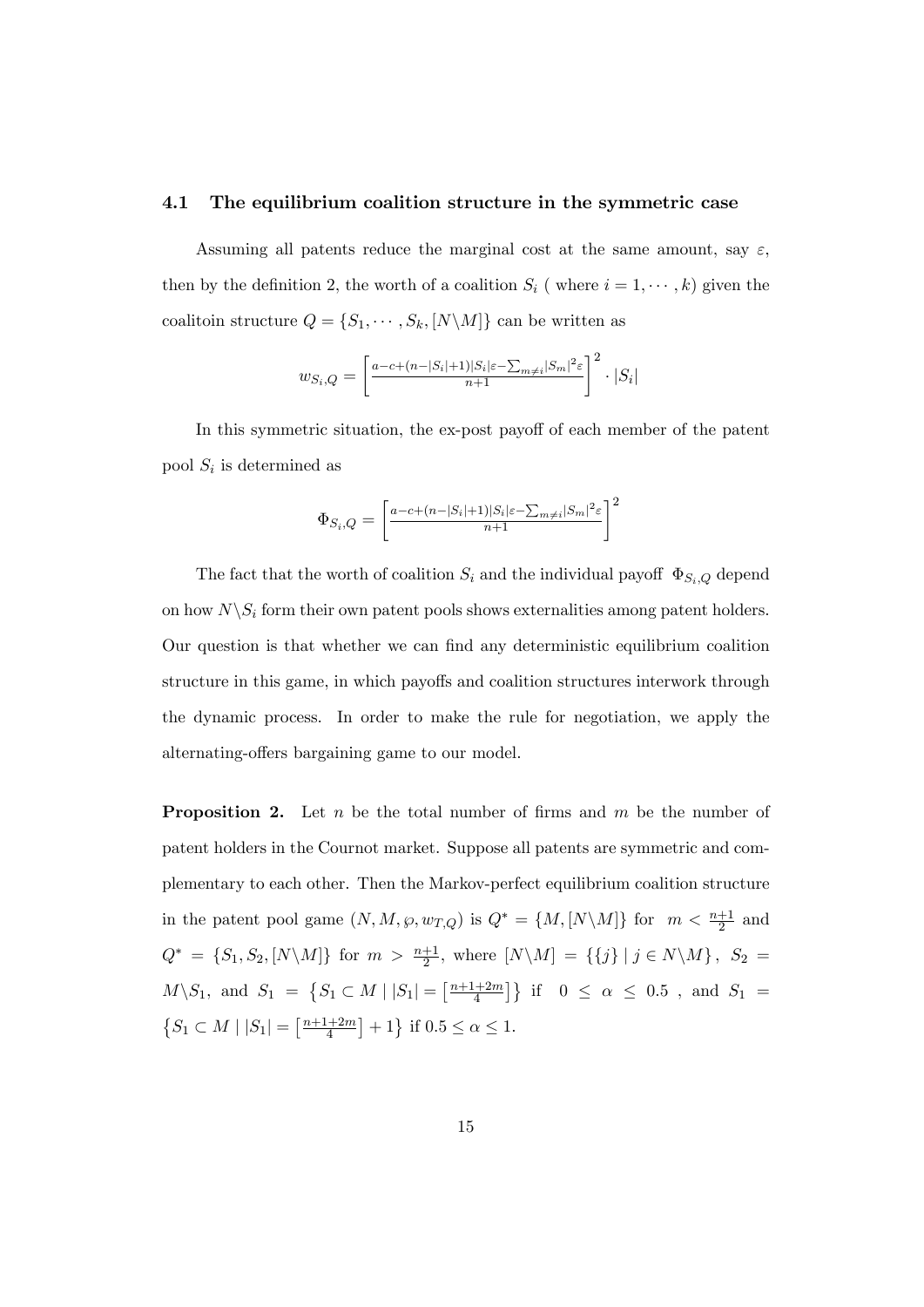Proof. Since in the games with perfect information, a monotonic transformation does not affect the equilibrium. Thus consider  $q_i^*(S_k, Q) = \sqrt{\Phi_{S_k, Q}^*(i)}$ , and examine the superadditivity among two coalitions when other coalitions don't change their cooperation. The incentive of members in coalition  $S_l$  to merge with coalition  $S_m$  is

$$
q_i^{*'} - q_i^* = \sqrt{\Phi_{S_l \cup S_m, Q'}^{*}(i)} - \sqrt{\Phi_{S_l, Q}^{*}(i)} = \frac{|S_m|}{n+1} (n+1-2|S_l|) \varepsilon.
$$

The incentive for the members of  $S_l$  to merge with  $S_m$  is positive until  $|S_l|$  <  $n+1$  $\frac{+1}{2}$ , thus in the Markov-perfect equilibrium, two asymmetric patent pools would be formed.

The initiator also knows this result; if he chooses the size of the pool to be  $a_1$ . then the remaining patent holders will form one another pool whose size is  $m - a_1$ . Thus, the payoff of initiator in  $S_1$  is to be

$$
\Phi_{S_1,Q}^* = \left[\frac{a-c+(n-a_1+1)a_1\varepsilon-(m-a_1)^2\varepsilon}{n+1}\right]^2
$$

Again, by the monotonic transformation, it suffices to find the integer  $a_1$  which maximizes the value of  $q_1^*$ . However, since  $q_1^*$  is strictly concave with respect to  $a_1$ , the second order sufficient condition always holds. The first order necessary condition is

$$
\frac{\partial q_1^*}{\partial a_1} = \frac{1}{n+1}(n+2m+1-4a_1)\varepsilon = 0
$$

Thus the optimal size of the first coalition is  $a_1^* = \min\left\{\frac{n+2m+1}{4}, m\right\}$ . To make  $a_1^*$  be integer, let us consider  $\frac{n+2m+1}{4} = k + \alpha$  ( k is an integer and  $0 \le \alpha < 1$ ) and compare  $q_1^*(k)$  and  $q_1^*(k+1)$ .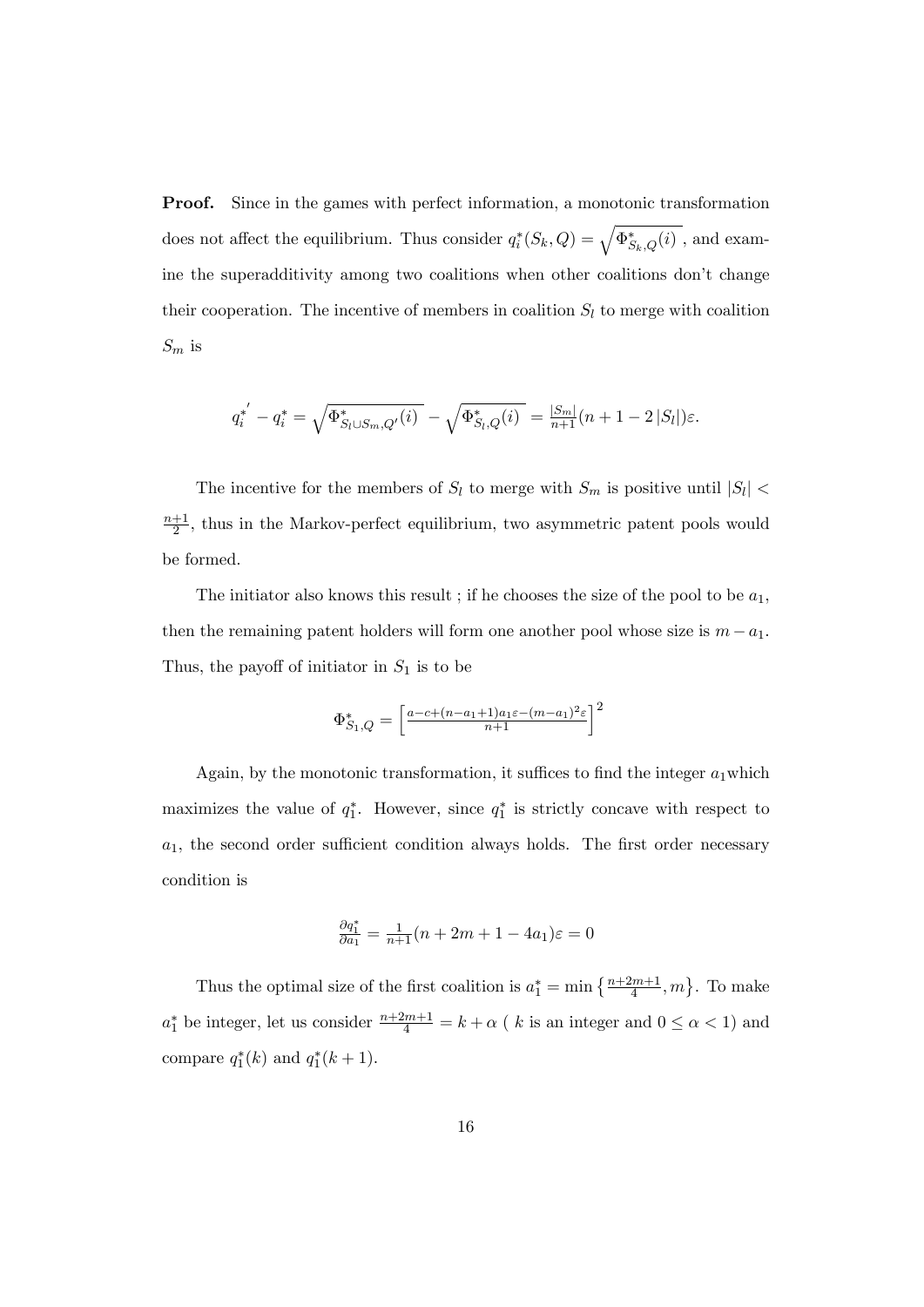$$
q_1^*(k) - q_1^*(k+1) = \frac{a - c + (n-k+1)k\varepsilon - (m-k)^2\varepsilon}{n+1} - \frac{a - c + (n-k)(k+1)\varepsilon - (m-k-1)^2\varepsilon}{n+1}
$$

$$
= \frac{\varepsilon}{n+1} (4k+1-2m-n)
$$

We have 4 cases as follows.

i) 
$$
0 \le \alpha < \frac{1}{4} \Rightarrow 4k \le n + 2m + 1 < 4k + 1 \Rightarrow 4k + 1 - 2m - n > 0.
$$
  
\nii)  $\frac{1}{4} \le \alpha < \frac{1}{2} \Rightarrow 4k + 1 \le n + 2m + 1 < 4k + 2 \Rightarrow 4k + 1 - 2m - n > 0.$   
\niii)  $\frac{1}{2} \le \alpha < \frac{3}{4} \Rightarrow 4k + 2 \le n + 2m + 1 < 4k + 3 \Rightarrow 4k + 1 - 2m - n \le 0.$   
\niv)  $\frac{3}{4} \le \alpha < 1 \Rightarrow 4k + 3 \le n + 2m + 1 < 4k + 4 \Rightarrow 4k + 1 - 2m - n \le 0.$ 

Thus, if  $\alpha = 0$  or 0.25, then  $a_1^* = \left[\frac{n+2m+1}{4}\right]$  $\left[\frac{2m+1}{4}\right]$ , and if  $\alpha = 0.75$ , then  $a_1^* =$  $\lceil \frac{n+2m+1}{2} \rceil$  $\left[\frac{lm+1}{4}\right] + 1.$  Finally, if  $\alpha = 0.5$ , then  $a_1^* = \left[\frac{n+2m+1}{4}\right]$  $\frac{2m+1}{4}$  or  $\left[\frac{n+2m+1}{4}\right]$  $\left[\frac{2m+1}{4}\right]+1$ . To sum up, the Markov-perfect equilibrium structure is  $Q^* = \{M, [N \setminus M]\}$  for  $m < \frac{n+1}{2}$ ,  $Q^* =$  $\{S_1, S_2, [N\setminus M]\}$  for  $m > \frac{n+1}{2}$ , where  $[N\setminus M] = \{\{j\} \mid j \in N\setminus M\}$ ,  $S_2 = M\setminus S_1$  and  $|S_1| = \left[\frac{n+1+2m}{4}\right]$  $\left[\frac{n+2m}{4}\right]$  if  $\alpha = 0$  or 0.25 or 0.5 and  $|S_1| = \left[\frac{n+1+2m}{4}\right]$  $\frac{1+2m}{4}$  + 1 if  $\alpha = 0.5$  or 0.75. Q.E.D:

**Example 2.** Suppose there are 12 firms competing in the Cournot market with homogeneous goods. Among them, 10 firms have cost reducing patents which are complementary to each other, and let  $M = \{1, 2, 3, 4, 5, 6, 7, 8, 9, 10\}$ . The order to be a proposal is given as  $\omega(i) = i$ , where  $i = 1, \dots, 10$ . We assume that all patents reduce by the same amount, i.e., all patents are symmetric.

In this situation firm 1 proposes  $|S_1|^* - 1 = \left[\frac{12+20+1}{4}\right]$  $\left[\frac{20+1}{4}\right] - 1 = 7$  numbers of patent holders to join their patent pool. Suppose that firm  $2, 3, 5, 6, 8, 9, 10$  are offered this proposal. Since joinig this patent pool is most profitable to prospective members, all of them will accept this offer. After the first patent pool has been formed, firm 4 tries to propose another patent pool. In this round, firm 4 asks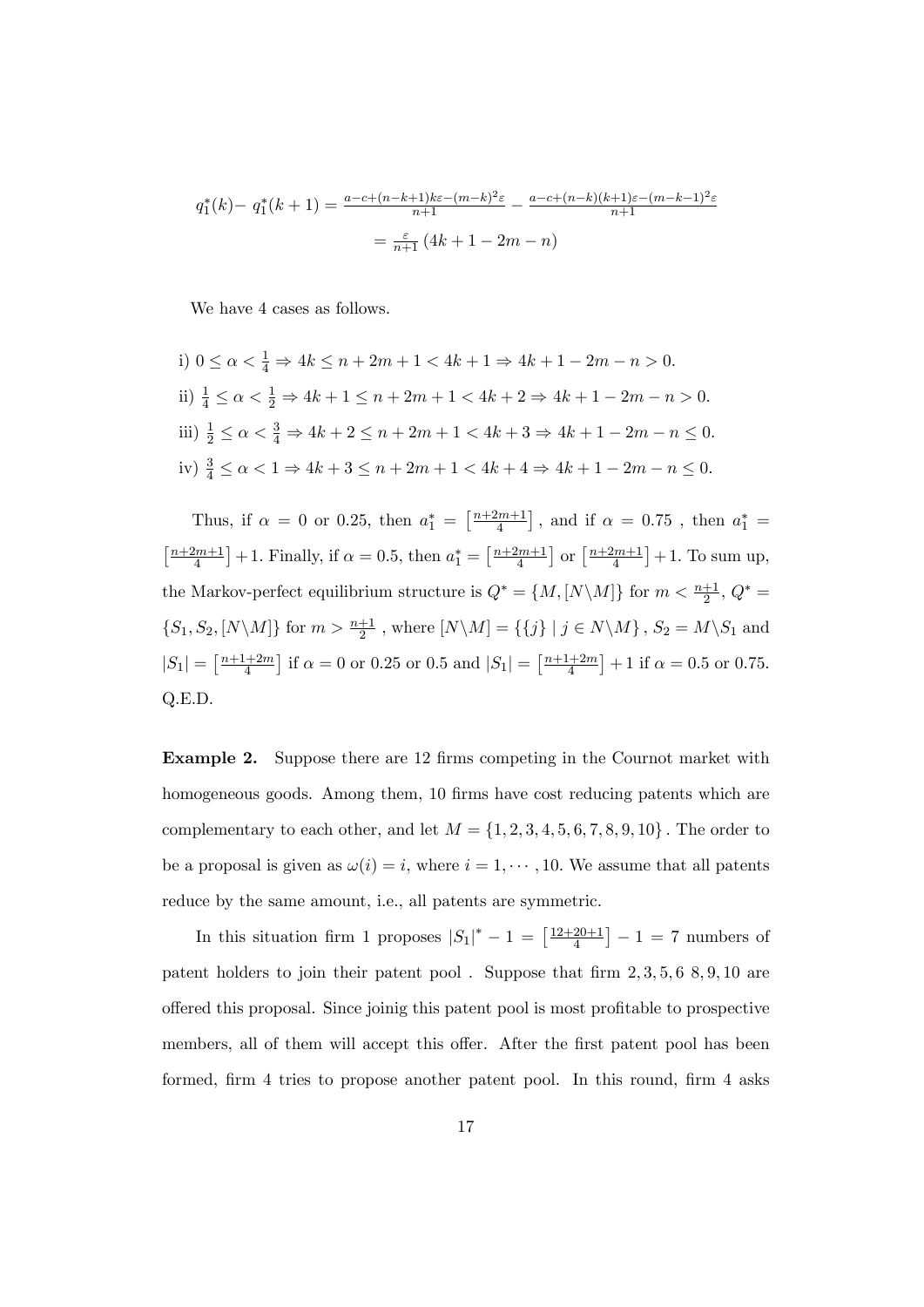all residual players to join the second patent pool, and all prospective members agree to cooperation. Thus the equilibrium coalition structure in this game is  $Q^* = \{\{1, 2, 3, 5, 6, 8, 9, 10\}$  ,  $\{4, 7\}$  ,  $11, 12\}$  .

## 4.2 The total profit maximization

In this section, we examine whether or not the equilibrium coalition structure maximizes total profit of patent holders from the ex-post point of view. Since the individual payoff is the sole criterion for the firm's decision making, we cannot assure that the total profit of patent holders are also maximized in that equilibrium. If there is another coalition structure with larger total profit, all patent holders could be better off with proper side-payments. We found that if  $m < \frac{n+1}{2}$ , the equilibrium coalition structure also maximizes the total profit of patent holders, while it is not true in the case of  $m > \frac{n+1}{2}$ . In other words, a grand coalition generated in the equilibrium always results the largest total profit, while two asymmetric patent pools might not.

**Proposition 3** In the patent pool game, the total profit of patent holders is maximized in the equilibrium, if  $m < \frac{n+1}{2}$ .

**Proof** By the proposition 2, the Markov-perfect equilibrium coalition is a grand coalition among patent holders. The total profit of patent holders in this equilibrium is

$$
\left(\frac{a-c+(n-m+1)m\varepsilon}{n+1}\right)^2 \times m
$$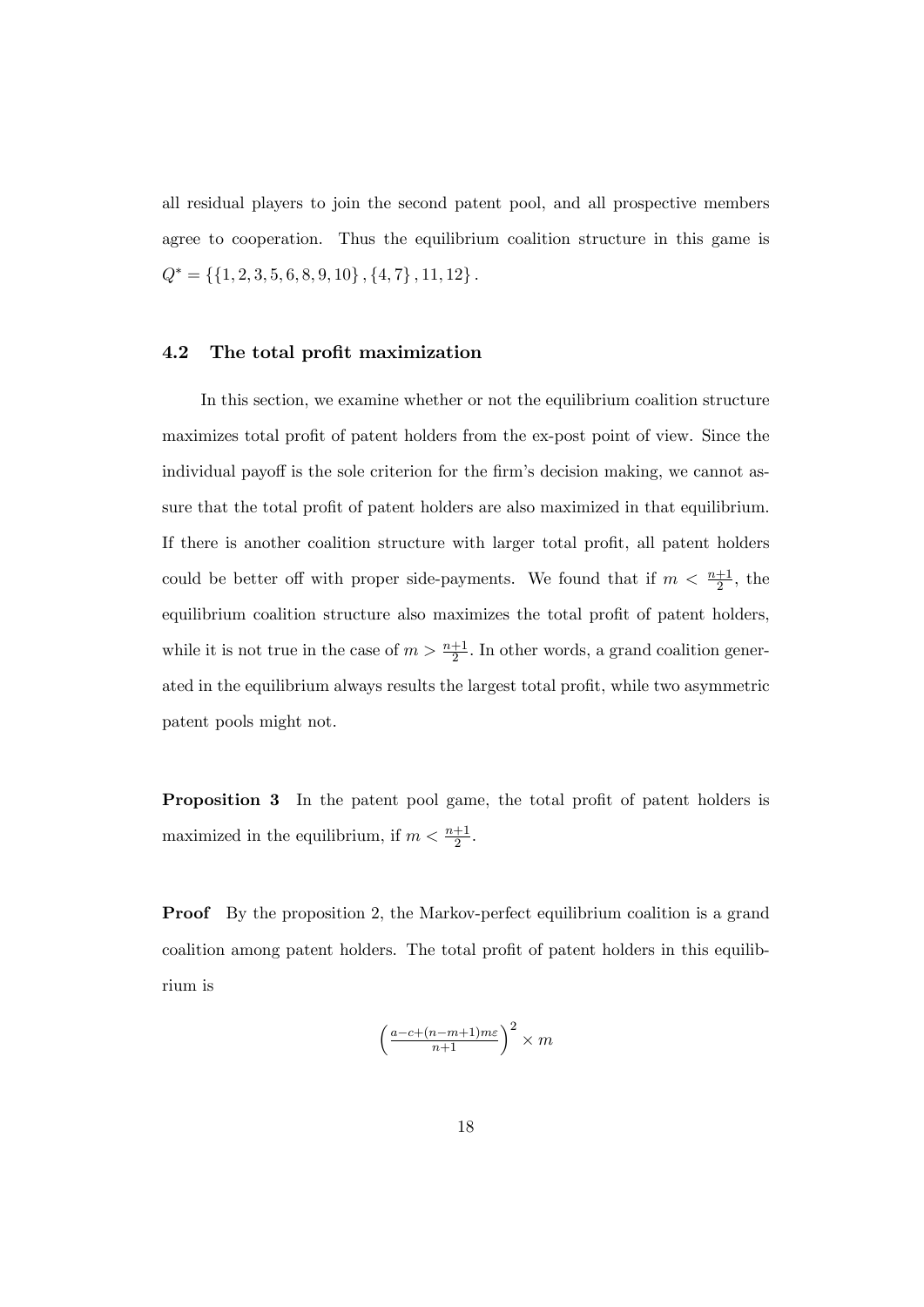Now assume that another coalition structure is formed in the equilbirium. As we have seen in the previous section, the equilibrium coalition structure consists of at most two coalitions. Suppose that  $Q = \{S_1, M \setminus S_1, [N \setminus M]\}$ , where  $|S_1| = k$ . Then, the total payoff of patent holders is

$$
\left(\frac{a-c+(n-k+1)k\varepsilon-(m-k)^2\varepsilon}{n+1}\right)^2 \cdot k + \left(\frac{a-c+(n-m+k+1)(m-k)\varepsilon-k^2\varepsilon}{n+1}\right) \cdot (m-k)
$$

However, since  $k \leq m < \frac{n+1}{2}$ ,

$$
a-c+(n-k+1)k\varepsilon-(m-k)^2\varepsilon = a-c+(n-m+1+(m-k))(m-m+k)\varepsilon-(m-k)^2\varepsilon
$$
  
=  $a-c+(n-m+1)m\varepsilon-(m-k)(n+1-2k)$   

$$
\le a-c+(n-m+1)m\varepsilon
$$

And

$$
a - c + (n - m + k + 1)(m - k)\varepsilon - k^2 \varepsilon
$$
  
=  $a - c + (n - m + 1)m\varepsilon - (n + 1 - 2m)\varepsilon - 2k^2\varepsilon$   
 $\le a - c + (n - m + 1)m\varepsilon$ 

Thus for all  $1 \leq k \leq m$ ,

$$
\left(\frac{a-c+(n-m+1)m\varepsilon}{n+1}\right)^2 \times m \ge
$$
\n
$$
\left(\frac{a-c+(n-k+1)k\varepsilon-(m-k)^2\varepsilon}{n+1}\right)^2 \cdot k + \left(\frac{a-c+(n-m+k+1)(m-k)\varepsilon-k^2\varepsilon}{n+1}\right) \cdot (m-k)
$$
\nQ.E.D.

If  $m > \frac{n+1}{2}$ , the proposition 2 says two coalitions are formed in the equilibrium, but we cannot assure that the coalition structure maximizes the total profit of patent holders. Consider the following example. We can see that forming two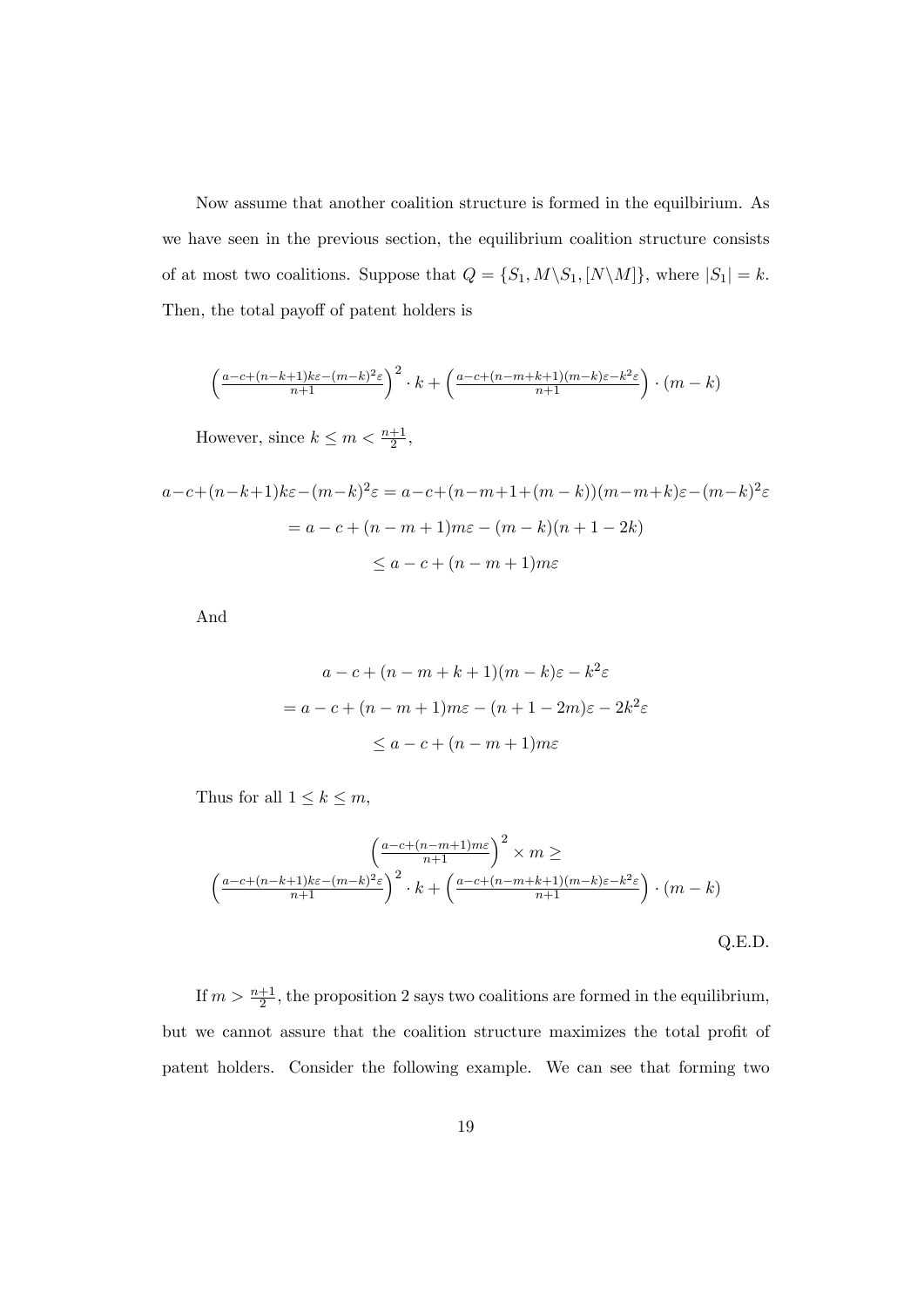asymmetric coalitions is better for members of the first patent pool. However, Markov-perfect equilibrium coalition structure doesn't maximize the total profit of patent holders compared to forming a grand coalition. For the conveninence, let us denote forming two asymmetric coalitions according to the Markov-perfect equilibirum to be 'state 1', and forming a grand coalition to be 'state 2'.

The following table shows relationships between 4 parameters  $(a, c, m, \varepsilon)$  and firm's profit, where  $a-c = 20$ ,  $n = 20$ . The joint effect of  $\varepsilon$  and  $m$  on the individual profit is described in the table 1.1, and the joint effect of  $\varepsilon$  and  $m$  on the total profit of patent holders is described in the table 1.2.

| $m \backslash \varepsilon$ | 1              | 0.5            | 0.1            |
|----------------------------|----------------|----------------|----------------|
| 11                         | $\overline{0}$ | $\overline{0}$ | $\overline{0}$ |
| 12                         | 0.6            | 0.2            | 0.01           |
| 13                         | 1.7            | 0.3            | 0.04           |
| 14                         | $3.3\,$        | 1.0            | 0.08           |
| 15                         | 4.7            | 1.5            | 0.12           |
| 16                         | 7.3            | 2.2            | 0.20           |
| 17                         | 9.4            | 2.8            | 0.27           |
| 18                         | 11.2           | 3.4            | 0.34           |
| 19                         | 12.4           | 3.8            | 0.42           |
| 20                         | 12.8           | 4.2            | 0.49           |

| $m \backslash \varepsilon$ | 1       | 0.5      | 0.1      |
|----------------------------|---------|----------|----------|
| 11                         | 0       | $\theta$ | $\theta$ |
| 12                         | $-15.9$ | $-8.5$   | $-1.8$   |
| 13                         | 10.1    | $-17.8$  | $-1.5$   |
| 14                         | $9.9\,$ | $-5.1$   | $-2.6$   |
| 15                         | 68.8    | 10.1     | $-3.5$   |
| 16                         | 88.4    | 13.3     | $-2.3$   |
| 17                         | 179.9   | 37.4     | $-0.9$   |
| 18                         | 210.3   | 45.5     | $-0.6$   |
| 19                         | 325.9   | 52.4     | 1.3      |
| 20                         | 350.3   | 84.2     | $2.3\,$  |

$$
\langle \text{table 1.1>} \\ \Delta \Phi = \Phi_1^1 - \Phi_2^1
$$

$$
\Phi=\Phi_1^1-\Phi_1^2
$$

\n
$$
\langle \text{table 1.1}\rangle
$$
\n

\n\n $\Phi = \Phi_1^1 - \Phi_1^2$ \n

\n\n $\Delta w = w_1^1 - w_1^2$ \n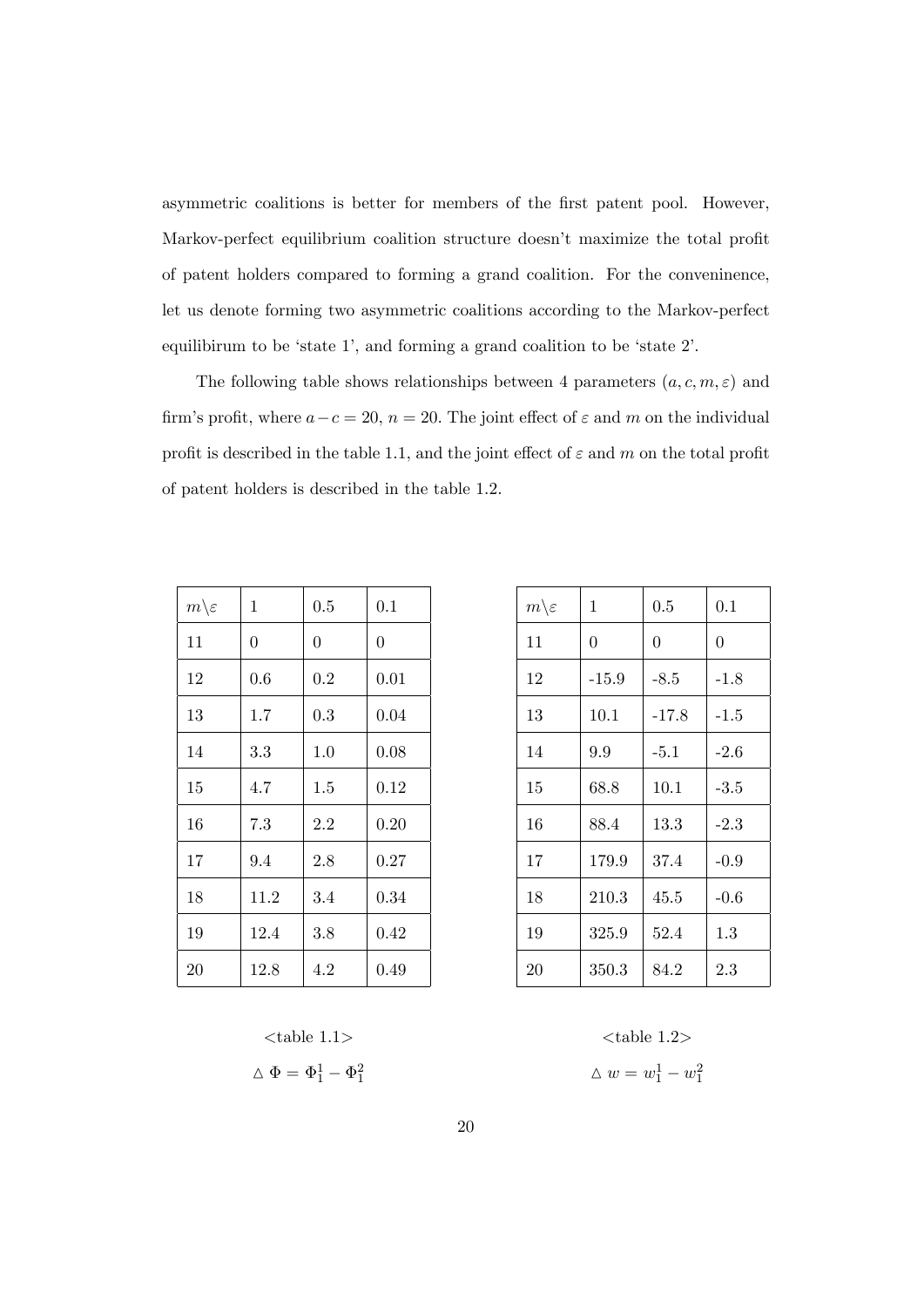Let  $\Delta \Phi = \Phi_1^1 - \Phi_1^2$ , where  $\Phi_1^1$  is the profit of a firm belonging to the dominant patent pool in the 'state 1' and  $\Phi_1^2$  is the payoff of each firm in the 'state 2'. And let  $\Delta w = w_1^1 - w_1^2$ , where  $w_1^1$  is the total profit of the patent holders in the 'state 1', and  $w_1^2$  is the total payoffs in the 'state 2'. From the table 1.1, we can see that regardless of the amount of  $\varepsilon$ , the difference of each firm's profit between 'state 1' and 'state 2' increases as the number of patent holders goes up to  $n$ . Thus, in the perspective of each individual Örm, forming a dominant coalition rather than a grand coalition is better off.

However, from the table 1:2, we can see that the sequential coalition formation does not gaurantee the ex-post total profit maximization of all patent holders. As the amount of cost reduction  $\varepsilon$  decreases, total profit in the Markovperfect equilibrium coalition structure tends to be lower than that of a grand coalition. For example, if  $\varepsilon = 1$ , the total profit of patent holders in the equilibrium is greater than that of a grand coalition except the case of  $m = 12$ . However, if  $\varepsilon = 0.1, m = 12, 13, 14, 15, 16, 17, 18$ , the total profit of a grand coalition is greater than the total profit in the equilibrium. Thus we can see that the sequential coalition formation cannot guarantees the total profit maximization, if  $m > \frac{n+1}{2}.$ 

## 5 The patent thicket problem

## 5.1 The complementary patents and the patent thicket problem

In high technology industries, most technical developments are based on the earlier innovations. Thus, a new innovator might face a group of patents requiring him to pay royalties related to a certain technology. However, if some of the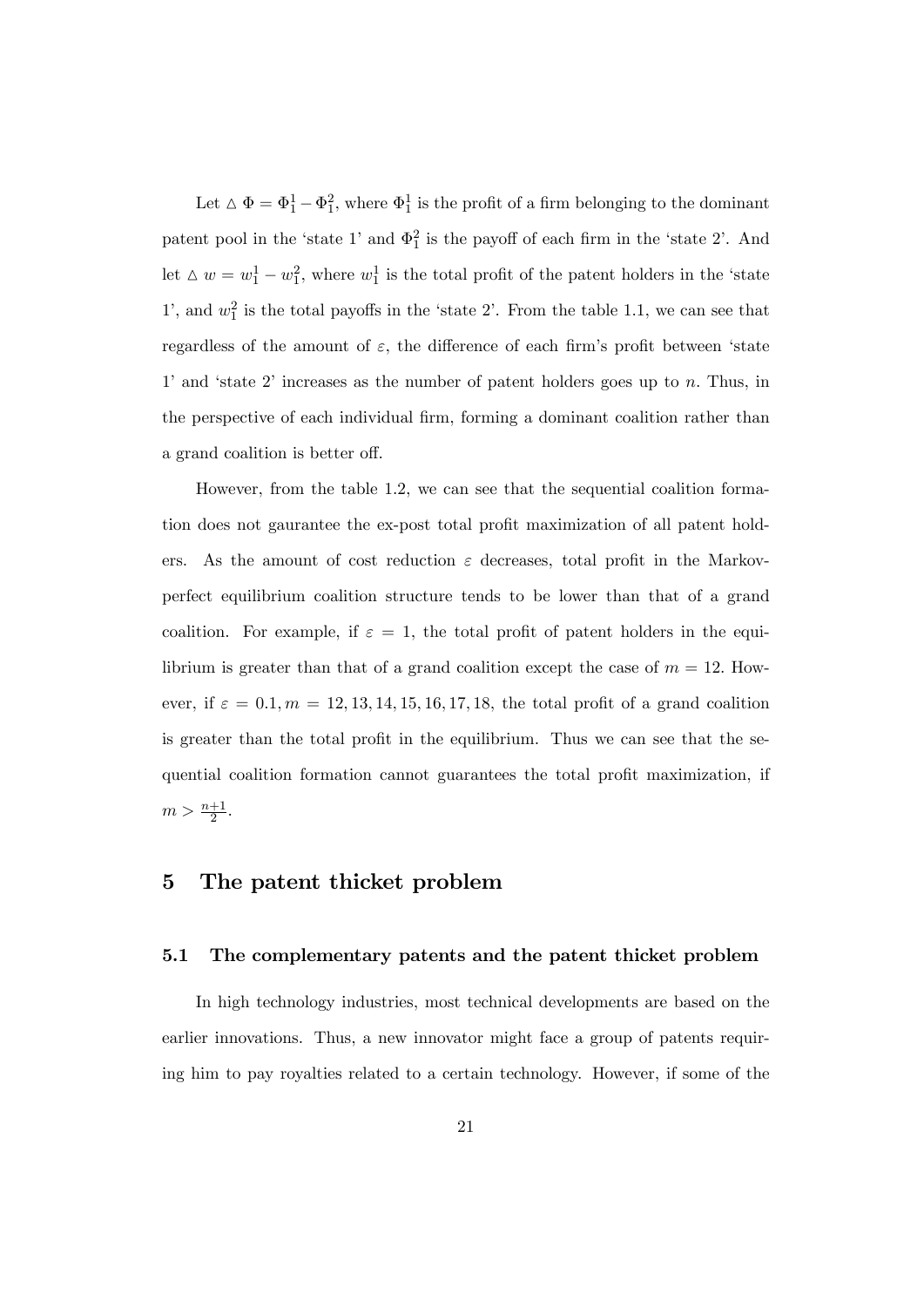previous patents are complementary and stem from one common technology, a succeeding innovator must pay overlapping royalties for using the-earlier innovations. This situation represents the patent thicket problem. In this context, giving exclusive rights to every patent may be harmful to the objective of technical progress. As Cournot determined in 1838 when he studied the complementary problem, the patent thicket problem is more serious among complementary patents than among substitutive patents. For that matter, Shapiro (2000) suggests coordination among patent holders, such as a cross-license or a patent pool, in order to mitigate the patent thicket problem. The key idea is licensing complementary patents as a bundle, which might reduce the unnecessarily overcharged royalties to a more reasonable level.

## 5.2 The lower bound for bundle royalties

In this paper, we examine how much the bundle royalties can be reduced when forming a patent pool. To begin with, we assume that patent holders set their royalty as  $\varepsilon_i$ , the amount of cost reduction of the patent.<sup>5</sup> Thus, there is no incentive to use the other Örmís patent. However, if a newcomer enters the Cournot market with his own patents which are based on the previous complementary patents, then he faces the patent thicket problem. More precisely, if the previous complemtentary patents are based on a common patent, say A, the newcomer must pay royalties for A as many times as the number of patents based on A.

To shed light on this problem, consider the following example. Suppose there exist m patent holders and  $(n-m-1)$  firms without patents, and all m patents are

<sup>&</sup>lt;sup>5</sup>If the cost reduction is relatively small and the innovator will act as a monopolist with no threat of entry, there is no need for licensing. Therefore  $r_i = \varepsilon_i$  for  $i = 1, \dots, m$ . More literature on the best way to license cost-reducing innovations, see Kamien (1992).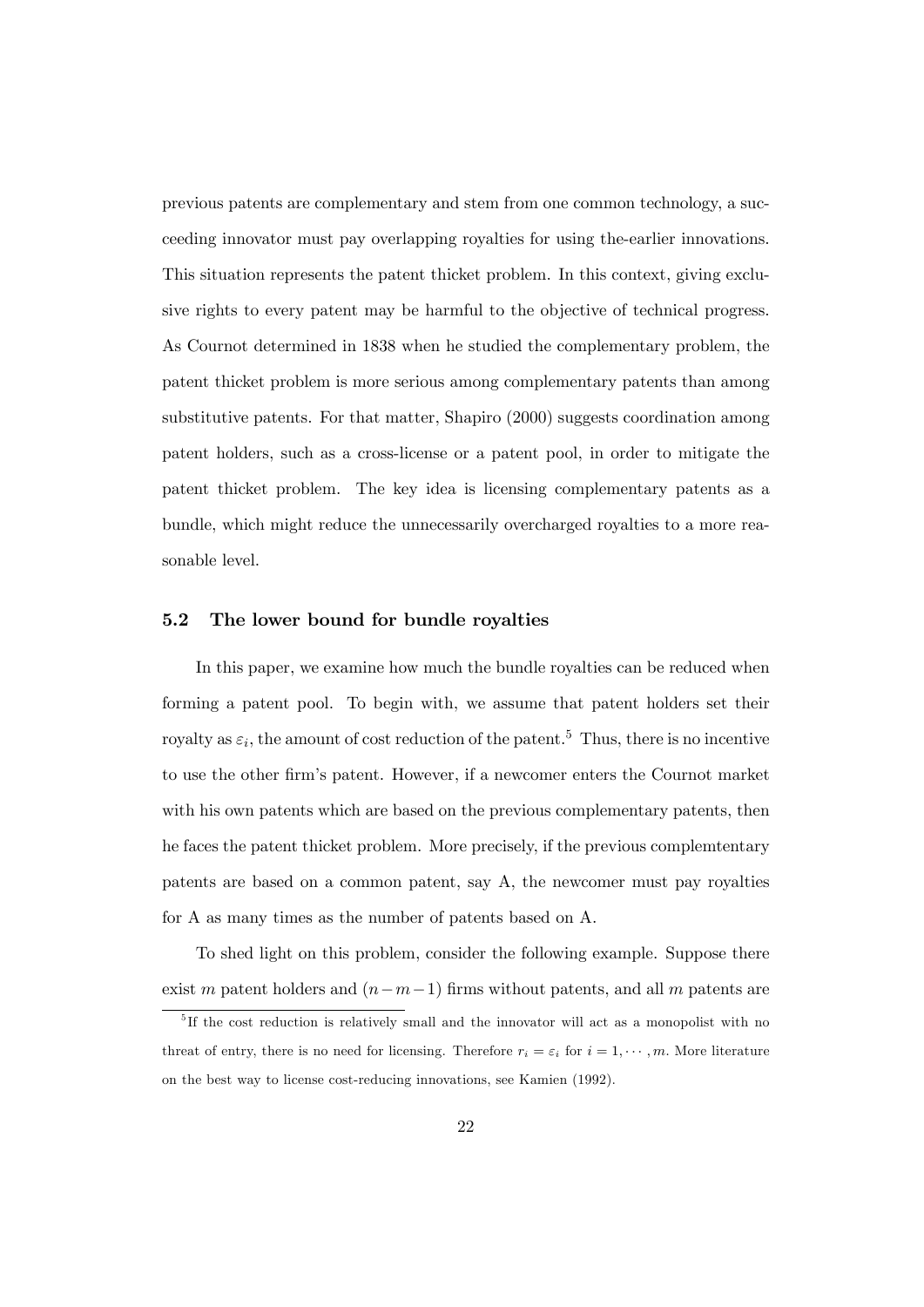symmetric with regard to the amount of cost reduction,  $\varepsilon$ . However, an innovator enters the market with his own patent which can reduce the cost by  $\eta$ . This patent is based on the m previous patents which are complementary. For simplicity sake, suppose  $m \leq \frac{n+1}{2}$  $\frac{+1}{2}$  to make the equilibrium coalitiown structure be a grand coalition, which requires only one bundle royalties to be specified. Let us denote the bundle royalty to be R and the individual royalty to be  $\varepsilon$ , and compare the payoff for the patent holder between two situations: (1) the patent holders do not form a patent pool and each of them requires the newcomer to pay  $\varepsilon$  as royalties; and (2) the patent holders form a patent pool and charge the newcomer bundle royalties R:

First, consider the case where all patent holders remain single. The patent holders do not want to use the newcomer's patent because, under the perfect information, the newcomer would require almost  $\eta$ , as royalties. Thus, the payoff of each patent holder, say  $\Phi_1$ , is the sum of his own profit and the royalties paid by the necomer.

$$
\Phi_1 = \left(\frac{a-c+n\varepsilon-\eta-(m-1)\varepsilon}{n+1}\right)^2 + \left(\frac{a-c+n\eta-m\varepsilon}{n+1}\right) \times \varepsilon
$$

Second, consider the case where all patent holders form one patent pool: For the same reason as the case above, there is no incentive for the patent pool members to use the newcomer's technology. However, if bundle royalties R is less than  $m\epsilon$ . then using these patents is beneficial to all of the firms which do not have their own patents. The newcomer should pay for bundle royalty  $R$ , since his technology inherently relies on these previous technologies. Thus, the individual profit of pool members, say  $\Phi_2$ , is the sum of their own profit and the royalties from the newcomer as well as external  $(n - m - 1)$  firms.

$$
\Phi_2 = \left(\frac{a-c+(n-m+1)m\varepsilon-\eta-(n-m-1)m\varepsilon}{n+1}\right)^2 + \frac{R}{m} \times
$$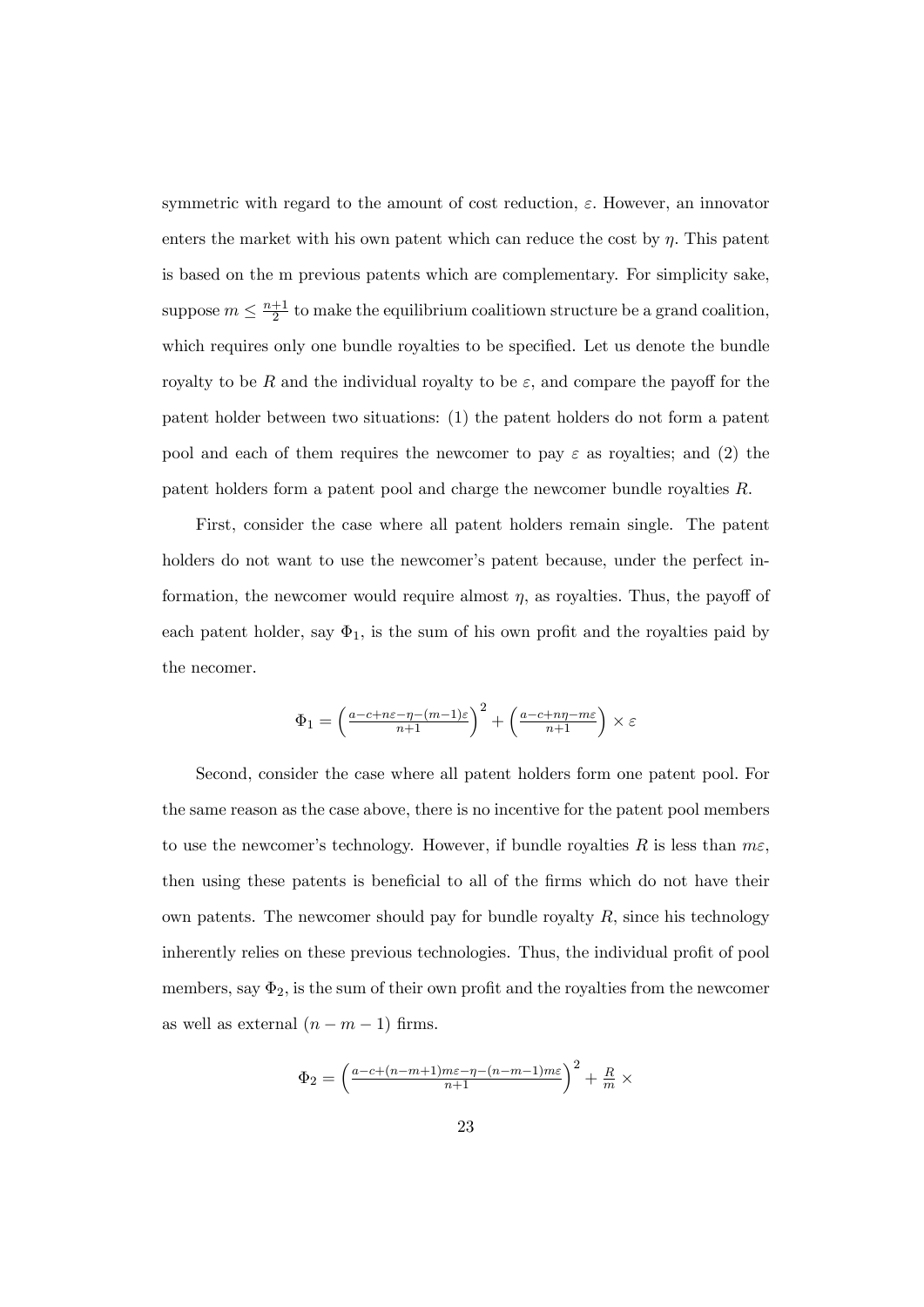$$
\left\{ \left( \frac{a-c+n\eta - m^2 \varepsilon - (n-m-1)m\varepsilon}{n+1} \right) + \left( \frac{a-c+n\varepsilon - \eta - m^2 \varepsilon - (m-n-2)m\varepsilon}{n+1} \right) \cdot (n-m-1) \right\}
$$

From the above equations, we can find a sufficient condition to make bundle royalties lower than  $m\epsilon$ . Let the lower bound for R be a minimum level of bundle royalties which satisfies  $\Phi_1 \leq \Phi_2$ .

**Proposition 4** Let  $\eta$  be the cost reduction of newcomer's patent. If  $\frac{n+1}{3} \leq$  $m \leq \frac{n+1}{2}$  $\frac{+1}{2}$  and  $\eta \le a - c + n\varepsilon + m\varepsilon(n + 1 - 2m)$ , then the lower bound for bundle royalties R is smaller than  $m\varepsilon$ .

**Proof** Since  $m \leq \frac{n+1}{2}$  $\frac{+1}{2}$ , by the proposition 2, the grand coalition among patent holders is formed in the equilbirium. Let's denote  $\Phi_1$  be the individual payoff of patent holders when they don't form any patent pool, and  $\Phi_2$  to be the individual payoff when patent holder form a grand coalition.

$$
\Phi_1 = \left(\frac{a-c+n\varepsilon-\eta-(m-1)\varepsilon}{n+1}\right)^2 + \left(\frac{a-c+n\eta-m\varepsilon}{n+1}\right) \times \varepsilon,
$$

$$
\Phi_2 = \left(\frac{a-c+(n-m+1)m\varepsilon-\eta-(n-m-1)m\varepsilon}{n+1}\right)^2
$$

$$
+\frac{R}{m}\left\{\left(\frac{a-c+n\eta-m^2\varepsilon-(n-m-1)m\varepsilon}{n+1}\right) + \left(\frac{a-c+n\varepsilon-\eta-m^2\varepsilon-(m-n-2)m\varepsilon}{n+1}\right) \cdot (n-m-1)\right\}
$$

However, if  $\frac{n+1}{3} \leq m \leq \frac{n+1}{2}$  $\frac{+1}{2}$  and  $\eta \le a - c + n\varepsilon + m\varepsilon(n + 1 - 2m)$ , then the following inequalities hold.

$$
\frac{\left(\frac{a-c+n\varepsilon-\eta-(m-1)\varepsilon}{n+1}\right)^2 \le \left(\frac{a-c+(n-m+1)m\varepsilon-\eta-(n-m-1)m\varepsilon}{n+1}\right)^2}{\frac{a-c+n\eta-m\varepsilon}{n+1} \le \frac{a-c+n\eta-m^2\varepsilon-(n-m-1)m\varepsilon}{n+1} + \left(\frac{a-c+n\varepsilon-\eta-m^2\varepsilon-(m-n-2)m\varepsilon}{n+1}\right) \cdot (n-m-1)
$$

Defining the lower bound for  $R$  is a minimum level of bundle royalties which satisfis  $\Phi_1 \leq \Phi_2$ , the lower bound for  $\frac{R}{m}$  is smaller than  $\varepsilon$ . Q.E.D.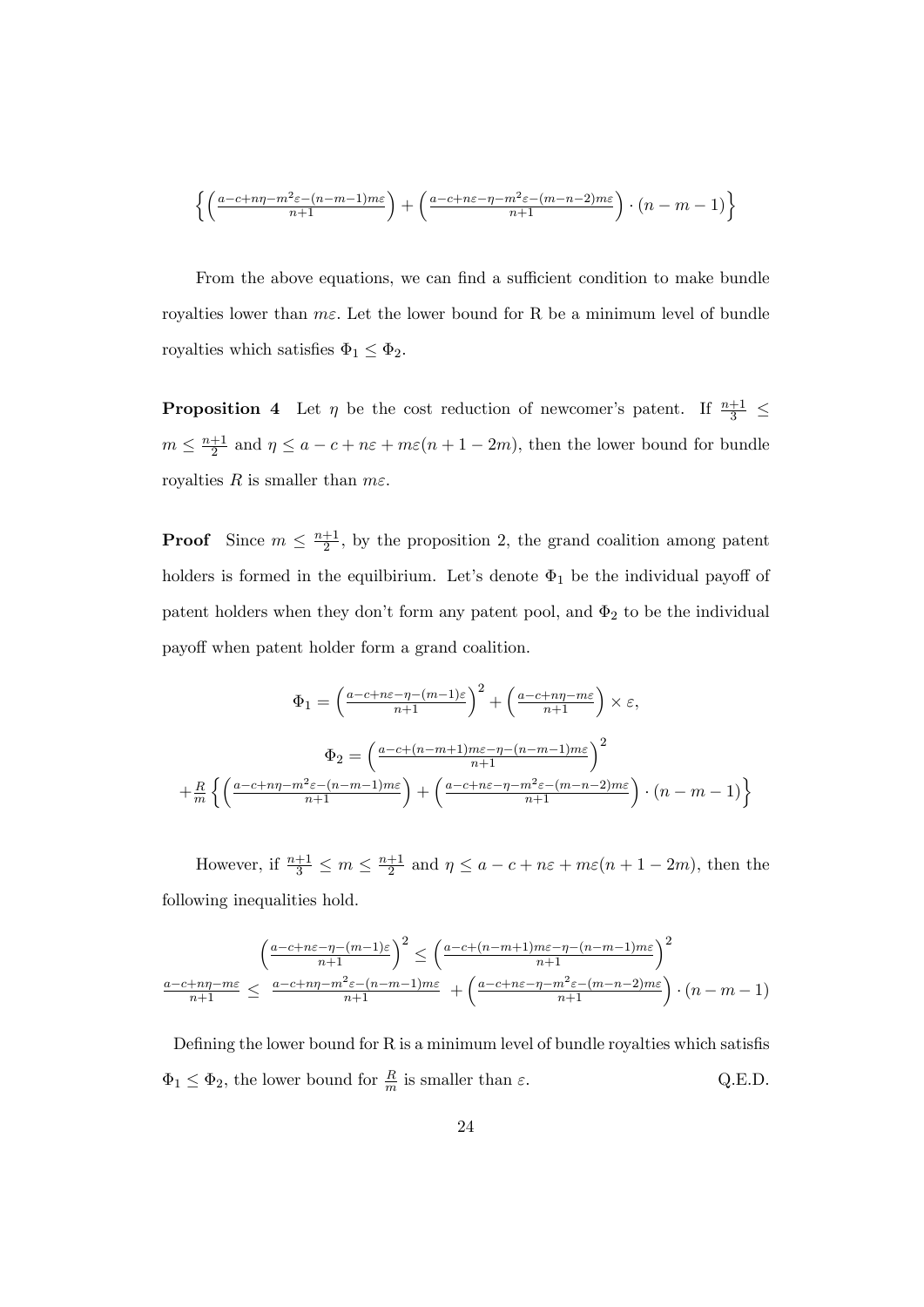The above proposition shows the main result of our model. It says that if the ratio between patent holders and the whole competitors lies within the certain interval, and the amount of cost reduction from the new patent is not too large, then charging royalties as a bundle is more profitable to patent holders. Thus, as desirable, forming a patent pool could mitigate the patent thicket problem, giving support to the Shapiro  $(2001)$  's argument. Note that, for simplicity, we restrict our focus to the situation of  $m < \frac{n+1}{2}$ , which results in the grand coalition at the equilibrium.

Note that the lower bound for bundle royalties is the minimum value of bundle royalties which guarantees at least the same profits from noncooparation among patent holders. In other words, to ensure cooperation of all patent holders in forming a patent pool, the bundle royalties should satisfy this constraint.

To show a numerical example, assume that  $n = 20$ ,  $m = 9$ , and  $\varepsilon = 1$ . The following table shows the lower bound for bundle royalties with respect to  $\eta$ . Assuming that the newcomer can use all of the previous technologies if she pay royalties, the new patent is valid only when it can effectively reduce the marginal price. For example, if the cost reduction from the new patent is less than what could be accomplished by using all previous patents, it is no use of R&D. In this context, we assume  $\eta$  to be equal to or greater than 9. The elements of the table,  $R/m\varepsilon$ ; means the ratio between the lower bound for bundle royalties to the total payment for using all previous patents without patent pool. We can see that  $R/m \epsilon < 1$ , that is, the bundle royalties can reduce the level of overlapping charged royalties by forming a patent pool, not harming the patent holders as well.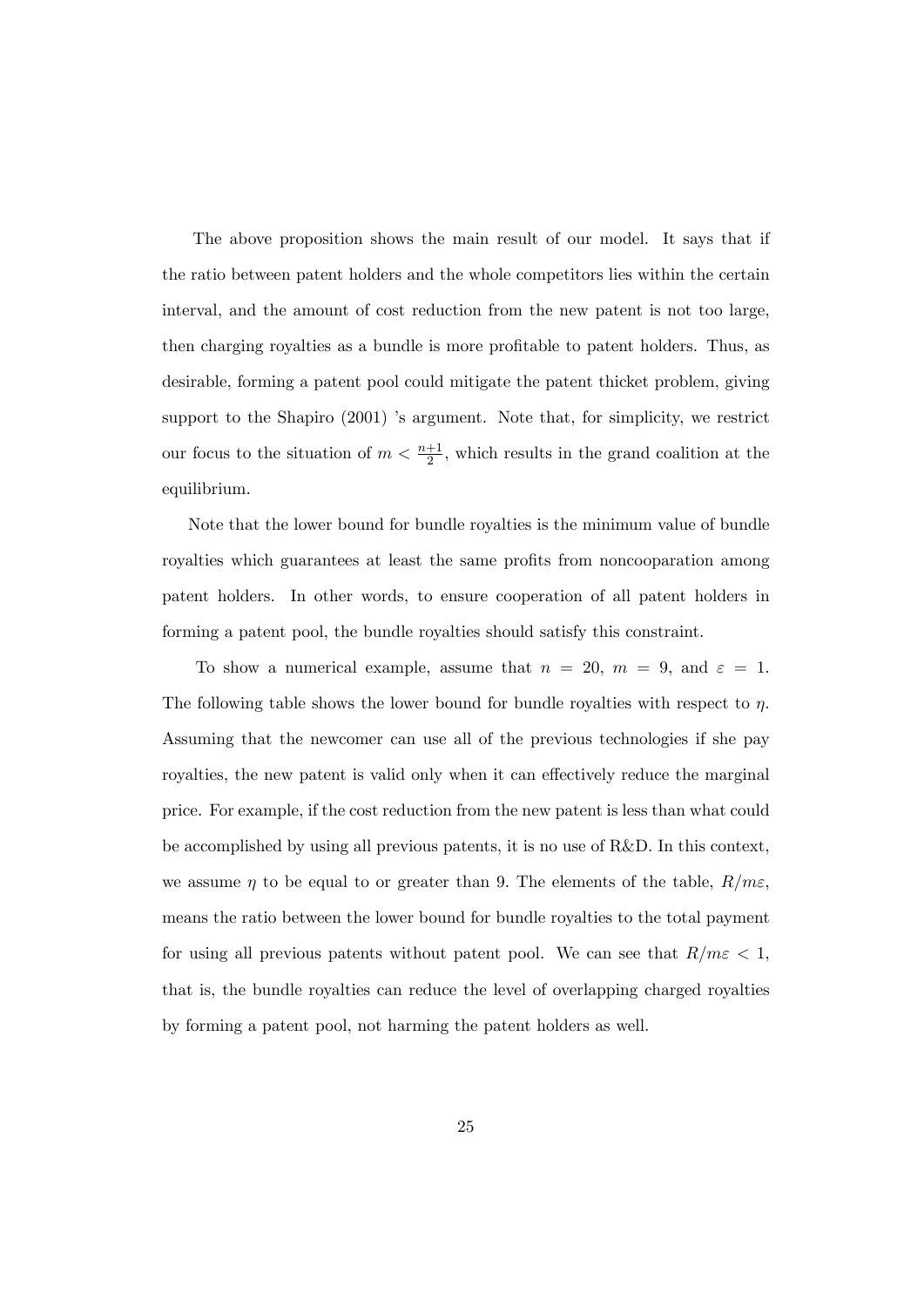| $a-c$           | 30               | 40               | 50               |
|-----------------|------------------|------------------|------------------|
| $\eta$          | $R/m\varepsilon$ | $R/m\varepsilon$ | $R/m\varepsilon$ |
| $9\phantom{.0}$ | 0.38             | 0.32             | 0.27             |
| 10              | 0.42             | 0.35             | 0.30             |
| 11              | 0.45             | 0.37             | 0.32             |
| 12              | 0.48             | 0.40             | 0.35             |
| 13              | 0.51             | 0.43             | 0.37             |
| 14              | 0.54             | 0.45             | 0.39             |
| 15              | 0.57             | 0.48             | 0.41             |
| 16              | 0.60             | 0.50             | 0.44             |
| 17              | 0.62             | 0.53             | 0.46             |
| 18              | 0.65             | 0.55             | 0.48             |
| 19              | 0.67             | 0.57             | 0.50             |
| 20              | 0.70             | 0.59             | 0.52             |

| Table |  |
|-------|--|
|-------|--|

The lower bound for bundle royalties

This shows that as the relative ratio of  $\eta$  to  $a - c$  decreases, the minimum amount of bundle royalties goes down. And the bundle royalties goes down as the cost ruduction of the new innovation is relatively small. Even though  $\eta$  is 20 times larger than  $\varepsilon$ , the lower bound for the bundle royalties is less than  $m\varepsilon$ . Thus, forming a patent pool leads to lower the level of payments for using certain technologies, thus mitigate the patent thicket problem.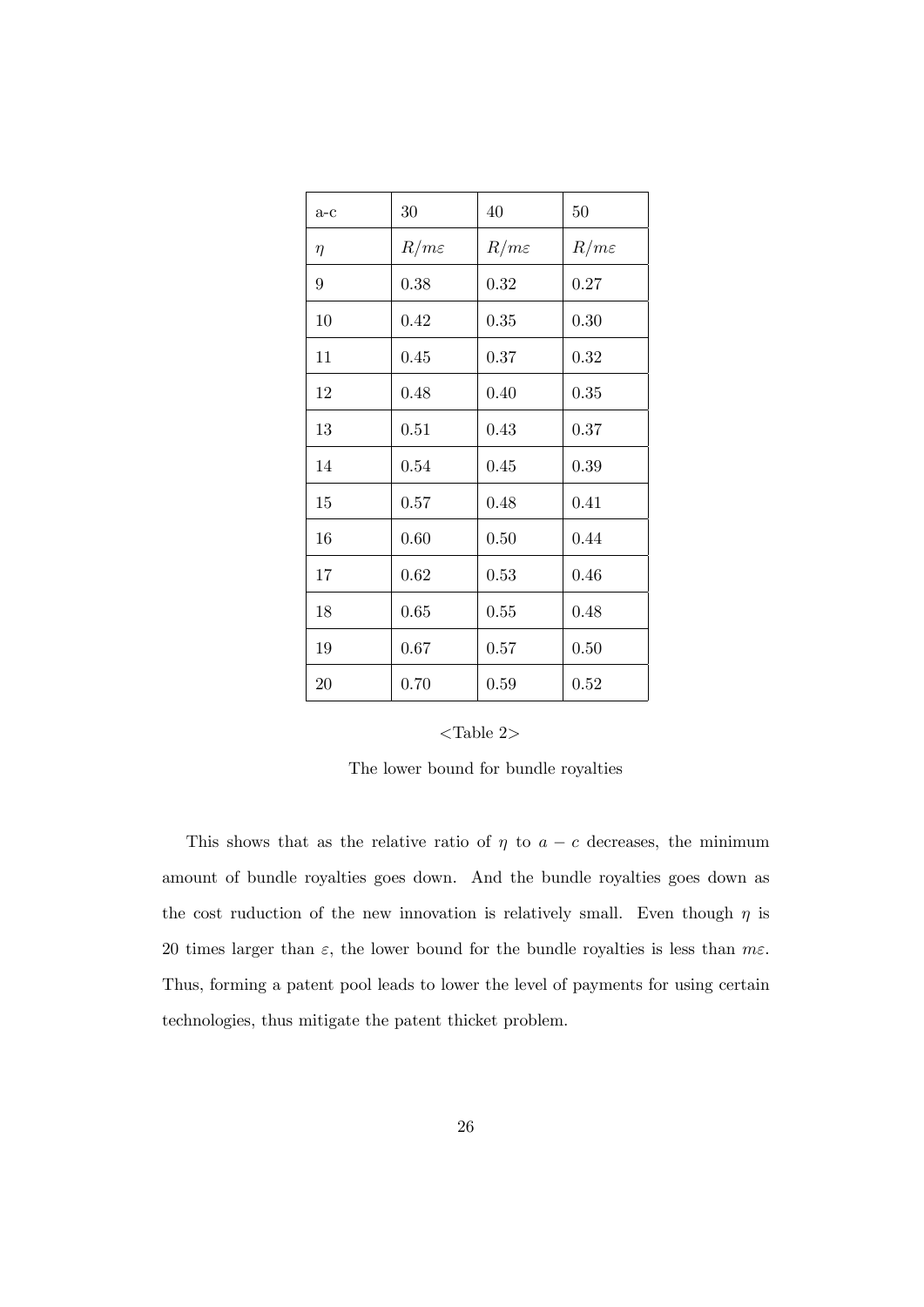# 6 Conclusions

In this paper, we examine the possibility of cooperation among patent holders in the Cournot market. The game consists of two stages. In the first stage, firms form a patent pool sequentially through the alternating-offers bargaining game under the perfect information and in the second stage, they compete in the market. To rule out the anti-competitive effect, we assume that all patents complement each other, and to rule out the effect of allocation rule, we focus on the symmetric case in which all patents can reduce the marginal cost at the same amount. From these assumptions, we derive the worth of coalitions with the partition function form game and find the Markov-perfect equilibrium coalition structures.

In the symmetric case we can focus on the choice-of-sizes game to find the equilibrium. The coalition structure in the Markov-perfect equilibrium in this game is either one grand coalition or two asymmetric coalitions. The grand coalition among patent holders is formed if the number of patent holders is less than almost half of the number of total competitors in the Cournot market. Otherwise, they form two asymmetric patent pools where the dominant patent pool contains  $\frac{n+1+2m}{4}$  $\frac{+2m}{4}$ ] or  $\left[\frac{n+1+2m}{4}\right]$  $\left[\frac{+2m}{4}\right]+1$  members. If  $m < \frac{n+1}{2}$ , then the equilibrium coalition structures maximize the total profit of patent holders, which does not hold if  $m > \frac{n+1}{2}$ . Finally, we examine whether or not forming a patent pool mitigates the patent thicket problem, and find the lower bound for bundle royalties.

The assumption that all patents are perfectly complementary seems strong. However, in the context of the patent thicket problem, coordination among patent holders is desirable as long as they complement. In future studies, we can extend investigation into substitute patents as well as partially complementary patents.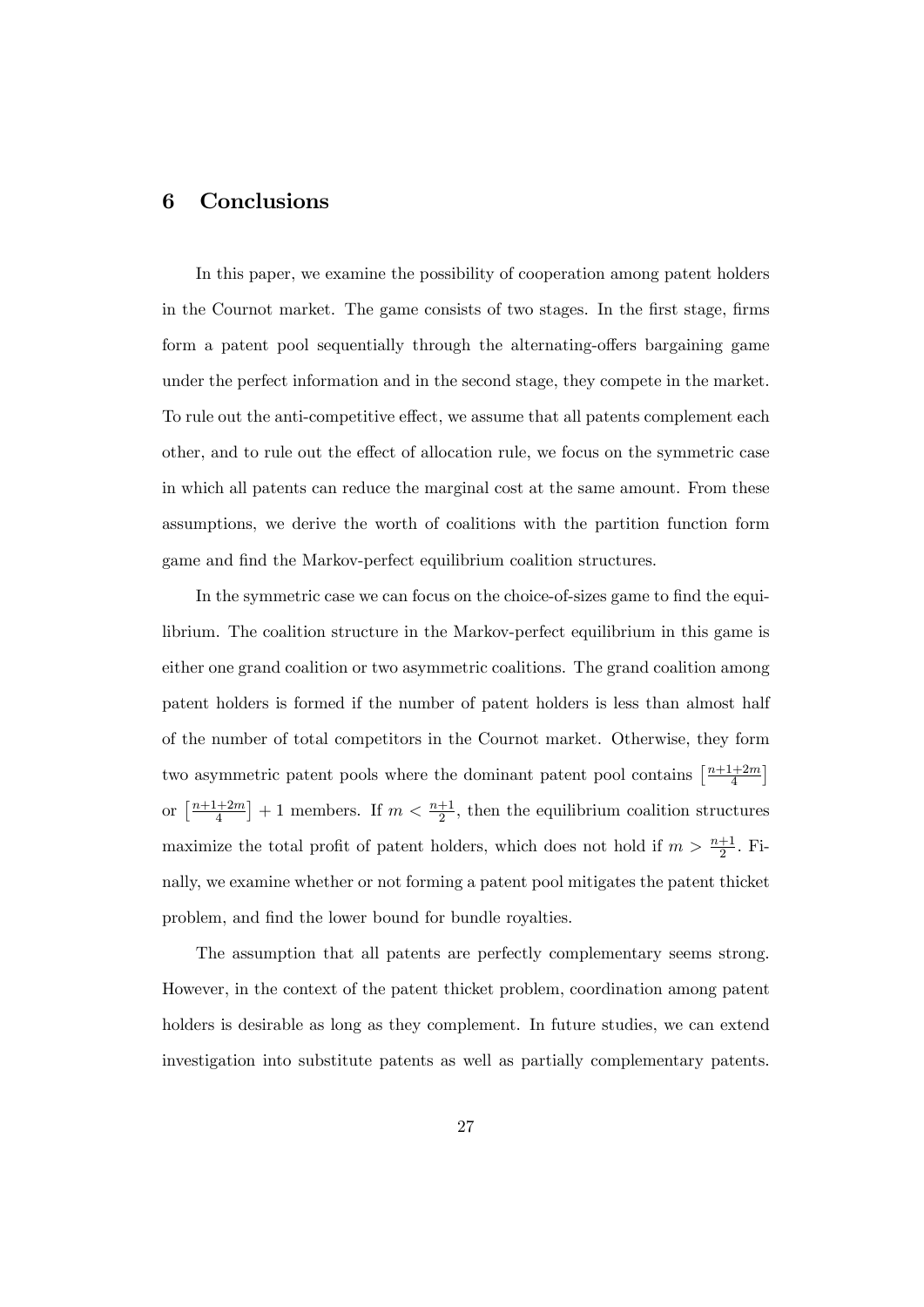Finally, since many patents enhance a good's competitive power by differentiating its quality, extending our study to heterogenous goods would be an important topic.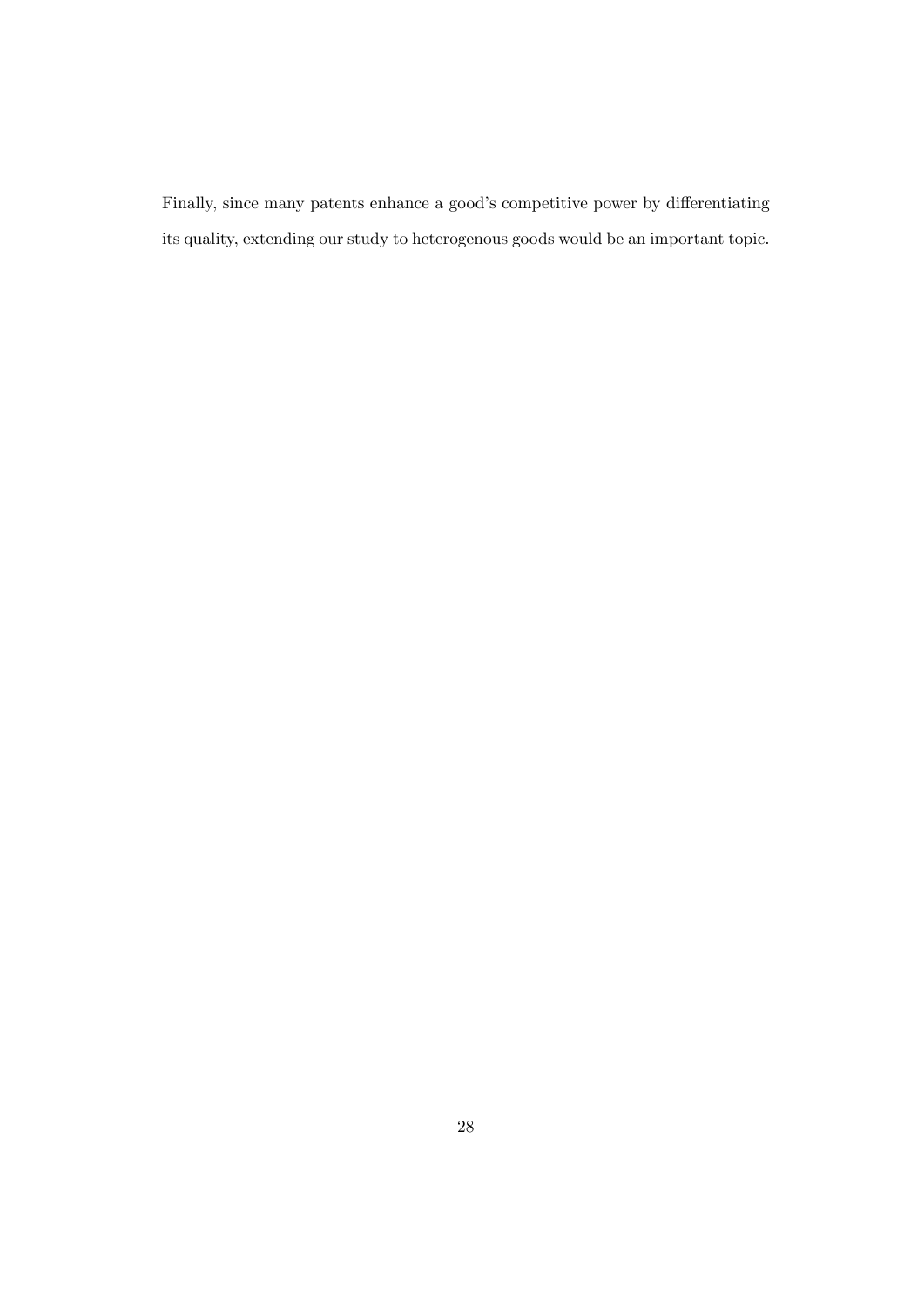# References

- [1] Bloch, F. "Endogenous Structure of Association in Oligopolies." The Rand Journal of Economics, Vol. 26(1995), No.3, pp.537-556.
- [2] Bloch, F.,1996 "Sequential Formation of Coalitions in Games with Externalities and Fixed Payoff Division" Games and Economic Behavior 14(1996), pp 90-123.
- [3] Rubinstein, A. "Perfect Equilibrium in a Bargaining Model." Econometrica, Vol. 50(1982), pp.97-109.
- [4] Tauman, Y., Watanabe, N. "The Shapley value of a patent licensing game: the asymptotic equivalence to non-cooperative results." Economic Theory 30(2007), pp. 135-149.
- [5] Do, K.H.P. "The Shapley value for partition function form games." International Game Theory Review 9 (2)(2007), pp. 353-360.
- [6] Watanabe, N., Muto, S., "Stable Profit Sharing in Patent Licensing: General Bargaining Outcomes." Discussion paper No.038.
- [7] Carl, S. "Navigating the Patent Thicket: Cross License, Patent Pools, and Standard Setting." Innovation Policy and the Economy (Vol. I) (2001),  $pp.119-150$ , MIT Press.
- [8] Funaki, Y. , Yamato, T. " The Core of an Economy with a Common Pool Resource: A Partition Function Form Approach" International Journal of Game Theory, Vol. 28, Iss. 2 (1999) pp.157-171.